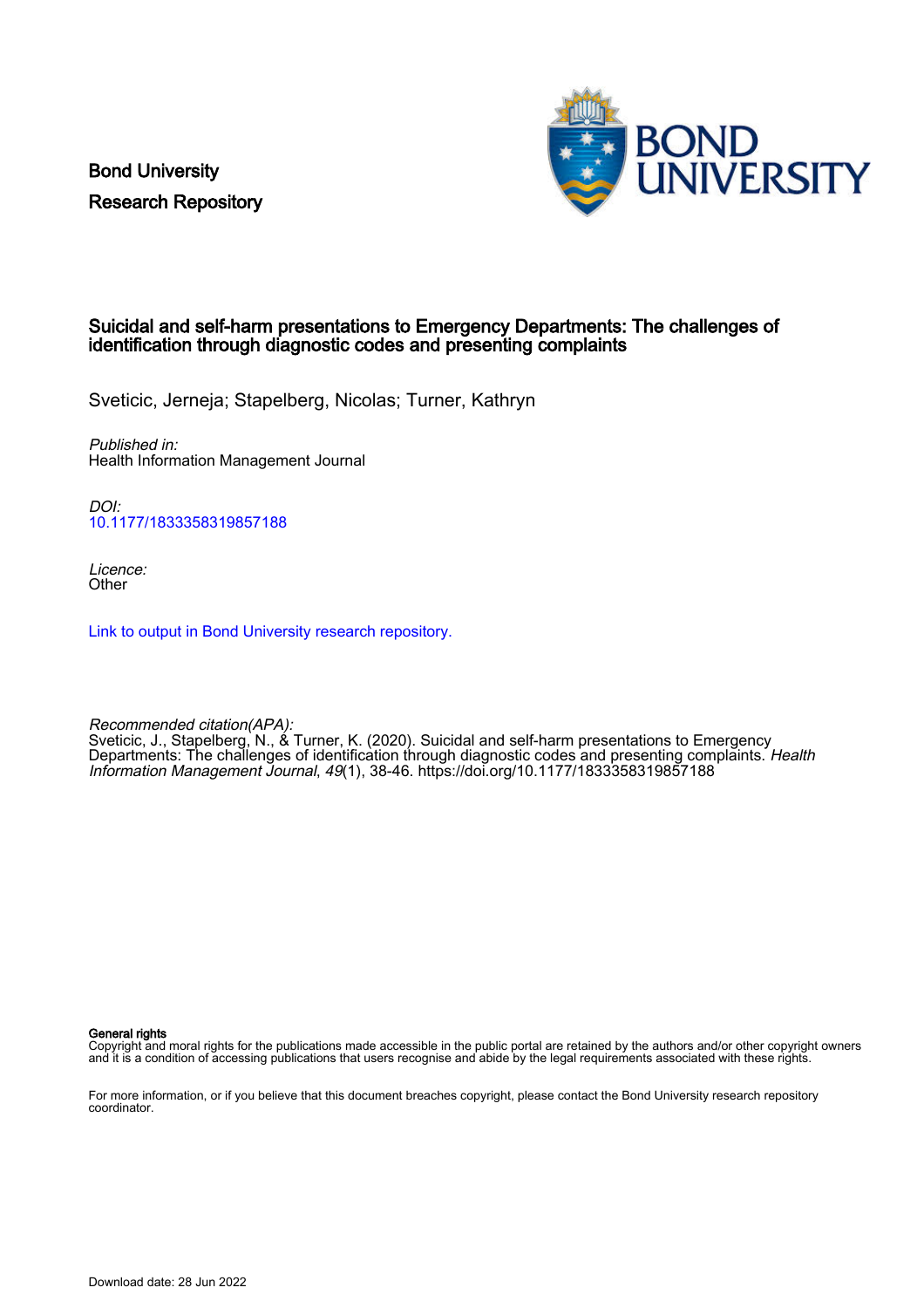$\pmb{\times}$ 

## **Suicidal and self-harm presentations to Emergency Departments: the challenges of identification through diagnostic codes and presenting complaints**

| Journal:                | Health Information Management Journal                                                                                                                                                                                                                                                                                                                                                                                                                                                                                                                                                                                                                                                                                                                                                                                                                                                                                                                                                                                                                                                                                                                                                                                                                                                                                                                                                                                                                                                                                                                                                                                                                                                                                                                                                                                                                                                                                                                                                                                                    |
|-------------------------|------------------------------------------------------------------------------------------------------------------------------------------------------------------------------------------------------------------------------------------------------------------------------------------------------------------------------------------------------------------------------------------------------------------------------------------------------------------------------------------------------------------------------------------------------------------------------------------------------------------------------------------------------------------------------------------------------------------------------------------------------------------------------------------------------------------------------------------------------------------------------------------------------------------------------------------------------------------------------------------------------------------------------------------------------------------------------------------------------------------------------------------------------------------------------------------------------------------------------------------------------------------------------------------------------------------------------------------------------------------------------------------------------------------------------------------------------------------------------------------------------------------------------------------------------------------------------------------------------------------------------------------------------------------------------------------------------------------------------------------------------------------------------------------------------------------------------------------------------------------------------------------------------------------------------------------------------------------------------------------------------------------------------------------|
| Manuscript ID           | HIMJ-19-0001.R4                                                                                                                                                                                                                                                                                                                                                                                                                                                                                                                                                                                                                                                                                                                                                                                                                                                                                                                                                                                                                                                                                                                                                                                                                                                                                                                                                                                                                                                                                                                                                                                                                                                                                                                                                                                                                                                                                                                                                                                                                          |
| Manuscript Type:        | Research Article                                                                                                                                                                                                                                                                                                                                                                                                                                                                                                                                                                                                                                                                                                                                                                                                                                                                                                                                                                                                                                                                                                                                                                                                                                                                                                                                                                                                                                                                                                                                                                                                                                                                                                                                                                                                                                                                                                                                                                                                                         |
| Supplementary Keywords: |                                                                                                                                                                                                                                                                                                                                                                                                                                                                                                                                                                                                                                                                                                                                                                                                                                                                                                                                                                                                                                                                                                                                                                                                                                                                                                                                                                                                                                                                                                                                                                                                                                                                                                                                                                                                                                                                                                                                                                                                                                          |
| MeSH Keywords:          | Clinical Coding, Data Quality, ICD-10-AM, Hospital Information Systems                                                                                                                                                                                                                                                                                                                                                                                                                                                                                                                                                                                                                                                                                                                                                                                                                                                                                                                                                                                                                                                                                                                                                                                                                                                                                                                                                                                                                                                                                                                                                                                                                                                                                                                                                                                                                                                                                                                                                                   |
| Abstract:               | Background: The accuracy of data on suicide-related presentations to<br>Emergency Departments (EDs) has implications for the provision of care<br>and policy development, yet research on its validity is scarce.<br>Objective: To study the reliability of allocation of ICD-10 codes and<br>presenting complaints in suicide-related presentations to ED.<br>Methods: All presentations due to suicide attempts, non-suicidal self-<br>injury (NSSI) and suicidal ideation between 1 July 2017 and 31<br>December 2017 were reviewed. The number of presentations identified<br>through relevant ICD-10-AM codes and presenting complaints in<br>Emergency Department Information System (EDIS) were compared to<br>those identified through an application of an evolutionary algorithm and<br>medical record review (gold standard).<br>Results: 2,540 relevant presentations were identified through the gold<br>standard methodology. Great heterogeneity of ICD-10-AM codes and<br>presenting complaints was observed for suicide attempts (40 diagnostic<br>codes and 27 presenting complaints), NSSI (27 and 16, respectively)<br>and suicidal ideation (38 and 34, respectively). Relevant ICD codes<br>applied as primary or secondary diagnosis had very low sensitivity in<br>detecting cases of suicide attempts (18.7%), NSSI (38.5%) and suicidal<br>ideation (42.3%). A combination of ICD-10-AM code and a relevant<br>presenting complaint increased specificity, however substantially reduced<br>specificity and positive predictive values for all types of presentations.<br>ED data showed bias in detecting higher percentages of suicide attempts<br>by Indigenous persons (10.1% vs 6.9%) or by cutting (28.1% vs<br>10.3%), and NSSI by female presenters (76.4% vs 67.4%).<br>Conclusions: Suicidal and self-harm presentations are grossly under-<br>enumerated in ED datasets and should be used with caution until a more<br>standardised approach to their formulation and recording is<br>implemented. |
|                         |                                                                                                                                                                                                                                                                                                                                                                                                                                                                                                                                                                                                                                                                                                                                                                                                                                                                                                                                                                                                                                                                                                                                                                                                                                                                                                                                                                                                                                                                                                                                                                                                                                                                                                                                                                                                                                                                                                                                                                                                                                          |

# **SCHOLARONE™** Manuscripts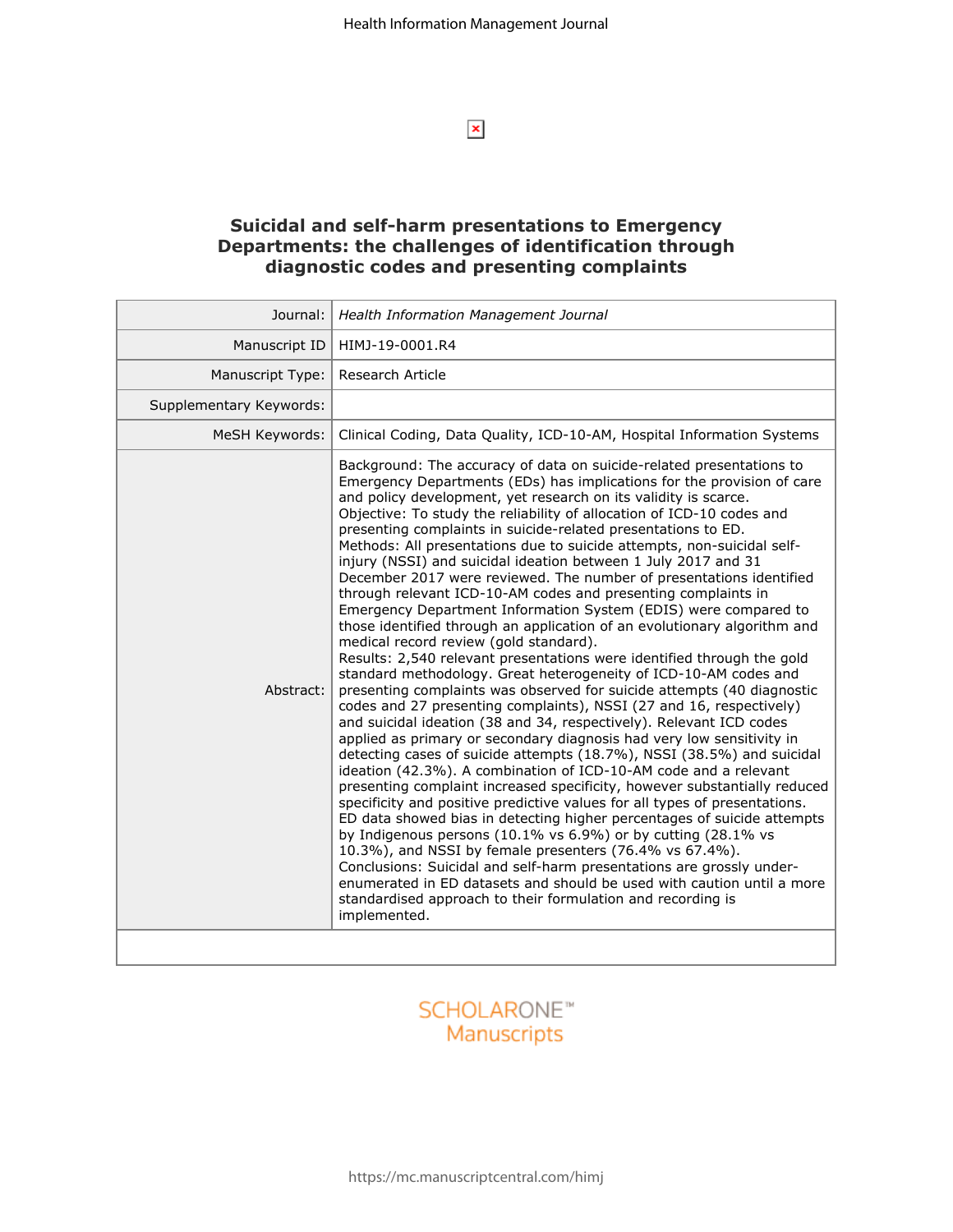$\mathbf{1}$  $\overline{2}$  $\overline{4}$  $\overline{7}$ 

**Suicidal and self-harm presentations to Emergency Departments: the challenges of identification through diagnostic codes and presenting complaints**

## **Jerneja Sveticic 1 BSc, MSc Psych**

Research Officer

## **Prof Nicholas C J Stapelberg1,2 MBBS, PhD, FRANZCP**

Professor of Mental Health

## **Dr Kathryn Turner 1 MBBS, FRANZCP**

Clinical Director

pelberg<sup>1,2</sup> MBBS, PhD, FRANZCP<br>ealth<br>MBBS, FRANZCP<br>Mental Health and Specialist Services, Qu<br>Science and Medicine, Bond University, Qu<br>r: 1 - Gold Coast Health, Mental Health and Specialist Services, Queensland, Australia

2 - Faculty of Health Science and Medicine, Bond University, Queensland, Australia

## **Corresponding author:**

Jerneja Sveticic

Research officer

Gold Coast Health, Mental Health and Specialist Services,

1 Hospital Bvld, Southport 4215, Queensland Australia

Email: [Jerneja.sveticic@health.qld.gov.au](mailto:Jerneja.sveticic@health.qld.gov.au)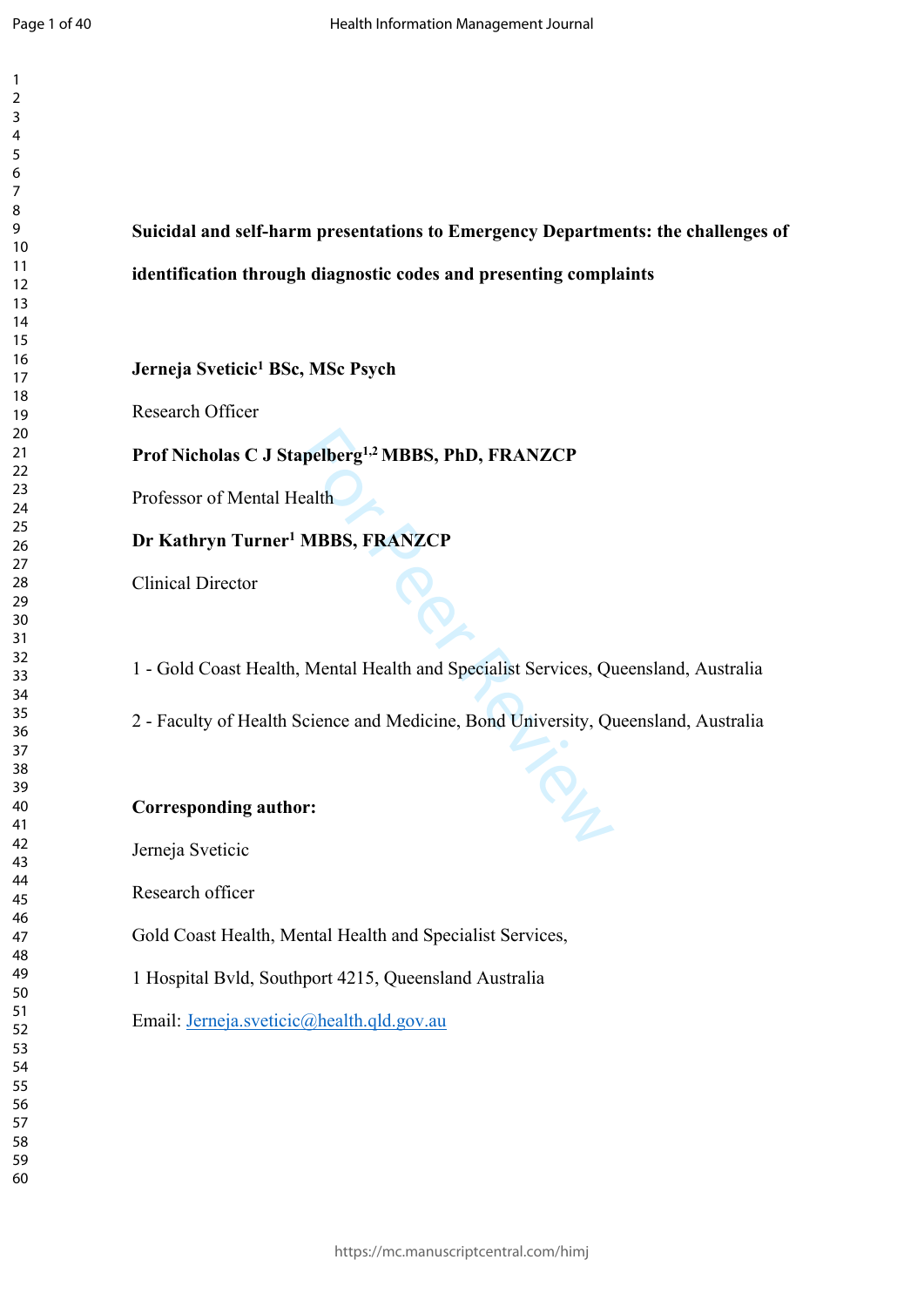#### 

#### **Abstract**

*Background:* The accuracy of data on suicide-related presentations to Emergency Departments (EDs) has implications for the provision of care and policy development, yet research on its validity is scarce.

*Objective:* To study the reliability of allocation of ICD-10 codes and presenting complaints in suicide-related presentations to ED.

related presentations to ED.<br>tions due to suicide attempts, non-suicida<br>een 1 July 2017 and 31 December 2017 wer<br>fied through relevant ICD-10-AM codes an<br>nent Information System (EDIS) were com-<br>n of an evolutionary algori *Methods:* All presentations due to suicide attempts, non-suicidal self-injury (NSSI) and suicidal ideation between 1 July 2017 and 31 December 2017 were reviewed. The number of presentations identified through relevant ICD-10-AM codes and presenting complaints in Emergency Department Information System (EDIS) were compared to those identified through an application of an evolutionary algorithm and medical record review (gold standard).

*Results:* 2,540 relevant presentations were identified through the gold standard methodology. Great heterogeneity of ICD-10-AM codes and presenting complaints was observed for suicide attempts (40 diagnostic codes and 27 presenting complaints), NSSI (27 and 16, respectively) and suicidal ideation (38 and 34, respectively). Relevant ICD codes applied as primary or secondary diagnosis had very low sensitivity in detecting cases of suicide attempts (18.7%), NSSI (38.5%) and suicidal ideation (42.3%). A combination of ICD-10-AM code and a relevant presenting complaint increased specificity, however substantially reduced specificity and positive predictive values for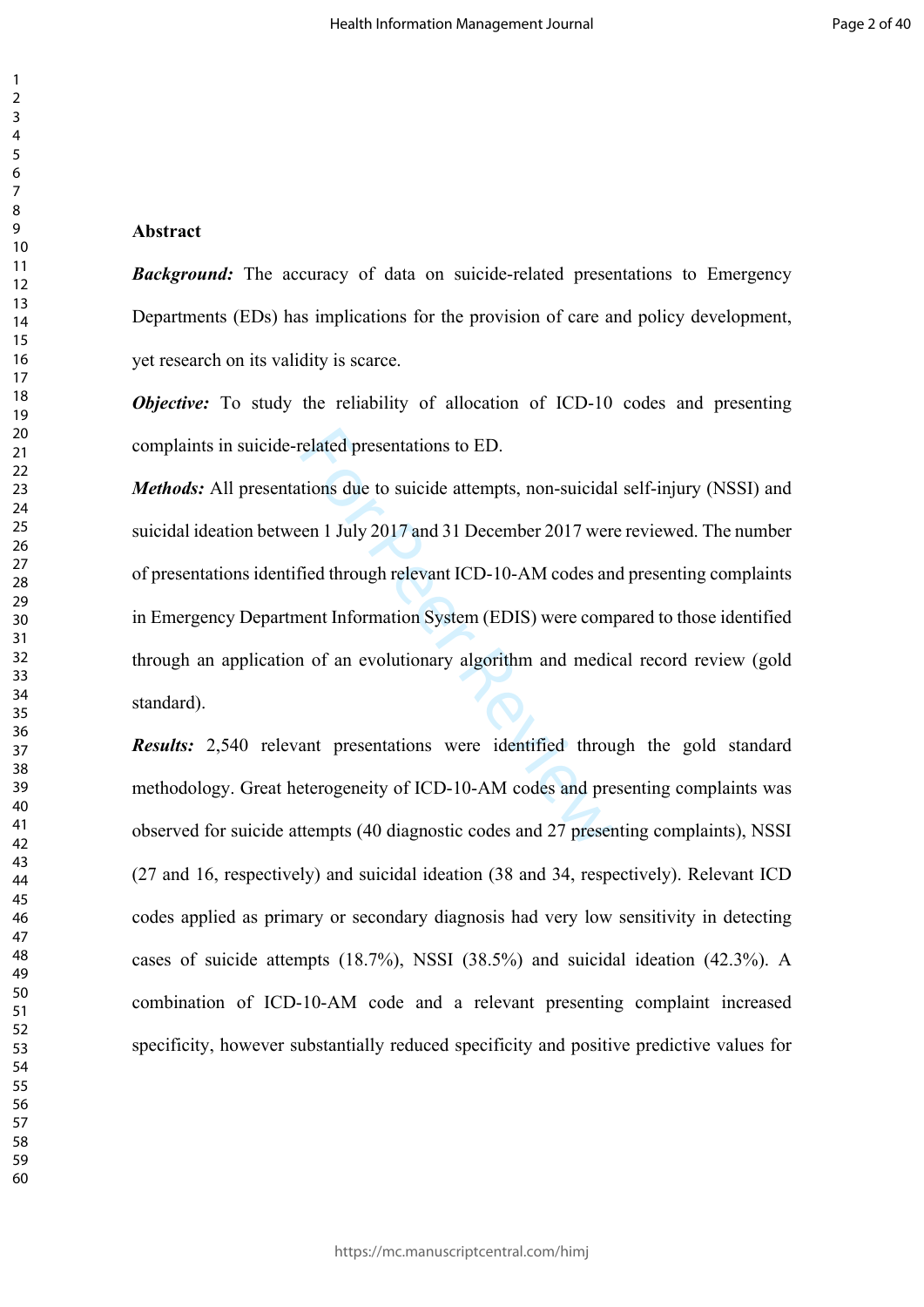all types of presentations. ED data showed bias in detecting higher percentages of suicide

attempts by Indigenous persons (10.1% vs 6.9%) or by cutting (28.1% vs 10.3%), and

**Conclusions and Implications**: Suicidal and self-harm presentations are grossly under-

enumerated in ED datasets and should be used with caution until a more standardised

*Keywords MeSH*: Clinical Coding, Data Quality, ICD-10-AM, Hospital Information

NSSI by female presenters (76.4% vs 67.4%).

approach to their formulation and recording is implemented.

Per Fire<br>Per Fire

https://mc.manuscriptcentral.com/himj

Systems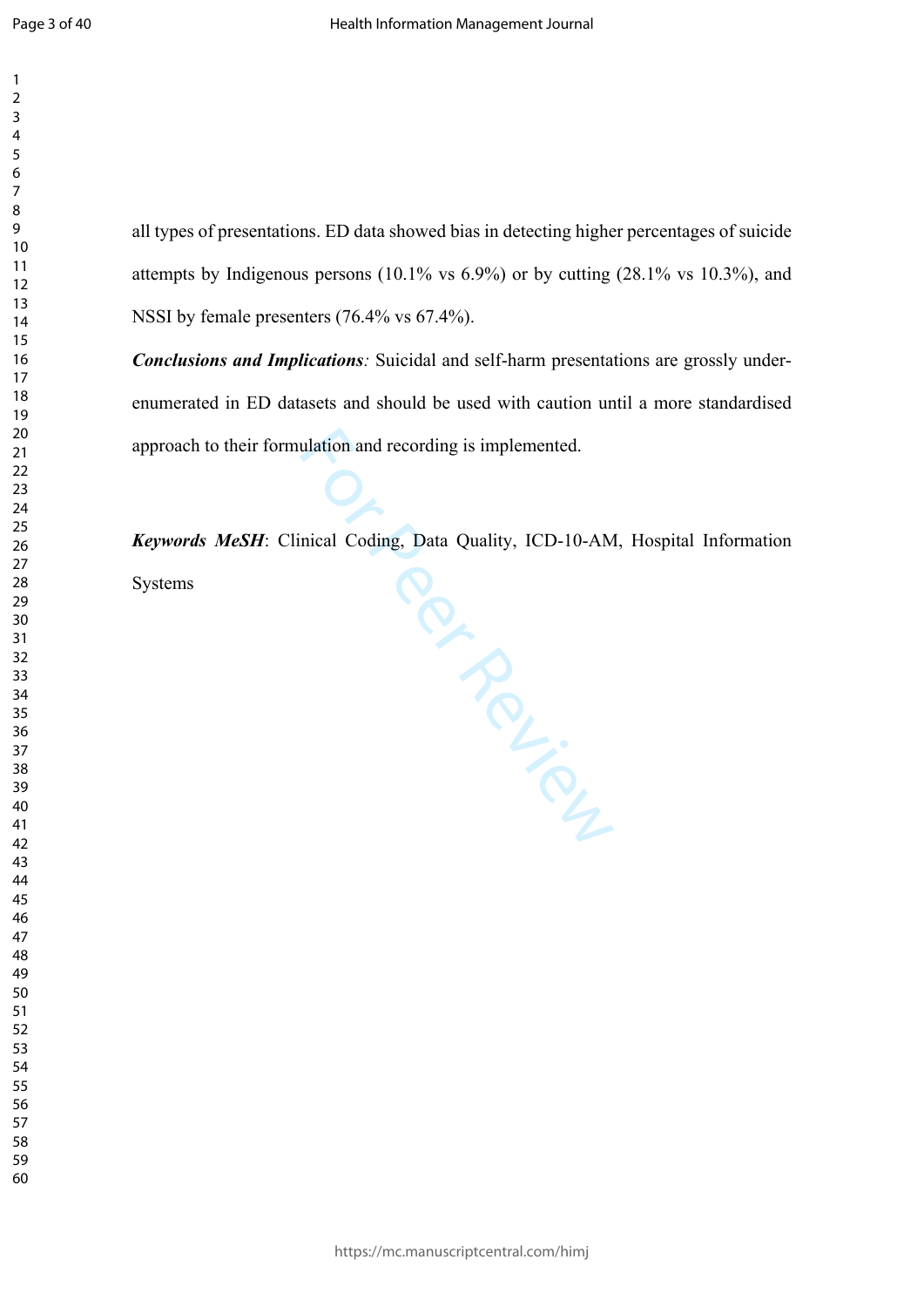#### **Background**

suicide prevention, as they are often the pr<br>h professionals for people at risk of suicid<br>., 2011). Accurate surveillance of suicide a<br>ent of the public health model of suicide p<br>is vary significantly in completeness and q Around 800,000 people die by suicide every year worldwide, with estimates of at least 25-times that number engaging in non-fatal suicidal behaviours (WHO, 2014). The most recent available statistics for Australia show that in 2017, 3,128 Australians took their life (Australian Bureau of Statistics, 2018). Emergency departments (EDs) are important settings for suicide prevention, as they are often the primary point of engagement with health professionals for people at risk of suicide or after a suicide attempt (Da Cruz et al., 2011). Accurate surveillance of suicide attempts and self-harm represents a core element of the public health model of suicide prevention; however, ED administrative datasets vary significantly in completeness and quality, particularly regarding morbidity due to external causes (Hedegaard et al., 2018). These inconsistencies hinder the determination of the true rate of suicidal and self-harm presentations to hospital settings at regional or national levels, allocation of appropriate resources, and creation of targeted interventions (Barczyk et al., 2018; Spicer and Miller, 2000).

Research on the validity of data on suicidal and self-harm presentations in ED records is scarce (Walkup et al., 2012). Study outcomes from the UK, US and Canada suggest that administrative data underestimate the volume of presentations after suicide attempts and self-harm by around 60%, when evaluated against clinical records or assessments of suicidality with standardised tools (Clements et al., 2016; Randall et al., 2017; Stanley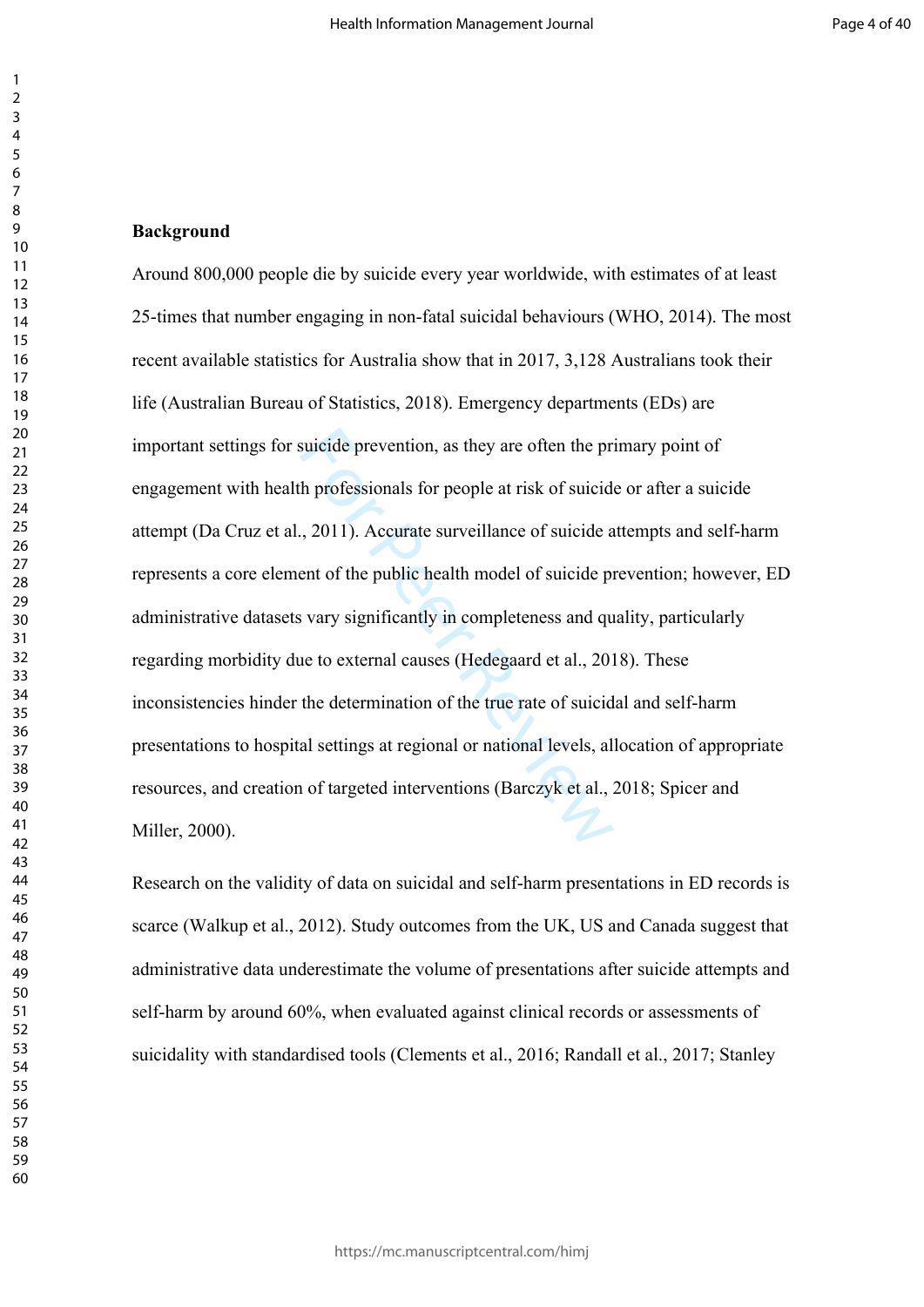et al., 2017). The magnitude of this under-enumeration may be particularly high for females and ethnic minorities (Barczyk et al., 2018), and patients with more complex clinical pictures (Stanley et al., 2017).

stems for diagnoses assigned to presentativional level and collated in the the Nationa<br>at Care Database which produces consister<br>planning. The suitability of ED discharge<br>comes has been questioned before (Howell<br>ated their Diagnostic codes are often used to inform on performance outcomes (Boyle et al., 2018; Australian Council on Healthcare Standards, 2017). In Australia, different states use different ED coding systems for diagnoses assigned to presentations. Mapping of these codes is done at the national level and collated in the the National Non-Admitted Patient Emergency Department Care Database which produces consistent ED data for research, health care and service planning. The suitability of ED discharge diagnoses for monitoring health outcomes has been questioned before (Howell et al., 2014), yet no study to date has evaluated their utility in the context of suicidal and self-harm presentations.

The aim of the present work was to test the reliability of ED coding (specifically, diagnostic codes and presenting complaints) assigned to suicide and self-harm related presentations to EDs within the Gold Coast Hospital and Health Service (GCHHS) in Queensland, Australia. Analysis of their specificity is pertinent following Queensland Health's recent introduction of a performance indicator monitoring the follow-up of suicidal patients discharged from ED (State of Queensland, 2018). This work also represents an important component of the implementation and evaluation of the GCHHS' Suicide Prevention Strategy (SPS) (Gold Coast Health, 2016). SPS is based on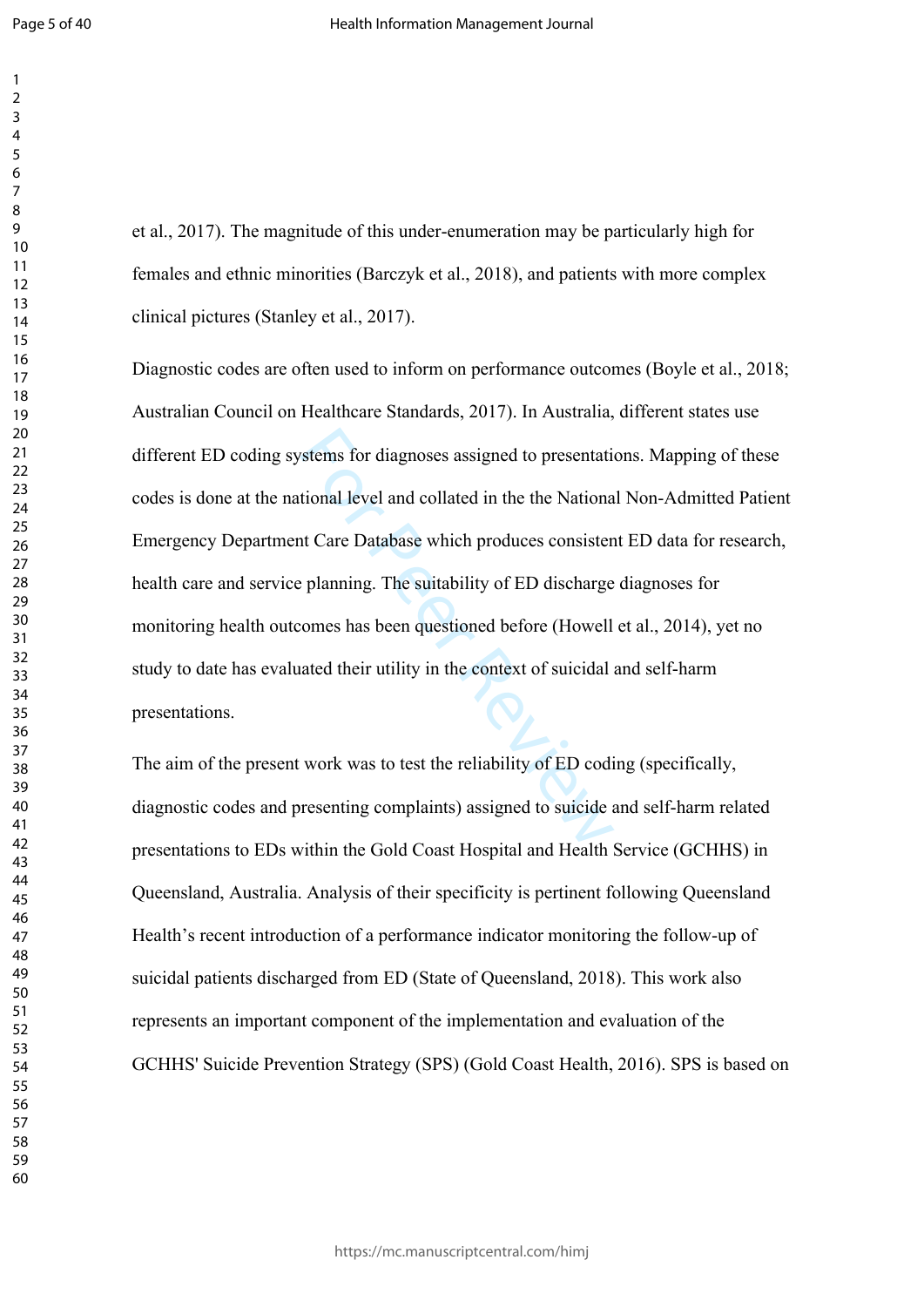the Zero Suicide Framework (Covington et al., 2011), a systems approach to suicide prevention within a healthcare setting with an underpinning continuous quality improvement approach. The current challenges surrounding availability of reliable data that can be provided to clinical teams in a timely manner and thus inform further systems improvements represent a significant barrier to this process.

#### **METHODS**

#### *Context of the study*

This analysis was conducted within the GCHHS which provides public mental health services for a population of approximately 560,000 people. GCHHS has two EDs that represent the largest primary points of presentation for persons of all ages at risk of suicide. A cohort of suicidal and self-harm related presentations between 1 July 2017 and 31 December 2017 was examined.

## *The Emergency Department Information System*

 $\ddot{\circ}_{\zeta}$ 

The Emergency Department Information System (EDIS) is an electronic health record system that captures ED attendance data across Queensland. At the point of triage, each presentation is allocated a presenting complaint that best describes the underlying symptoms and further informs diagnosis and management. No international standard exists for presenting complaints entries (Malmström et al., 2012). Across Queensland, a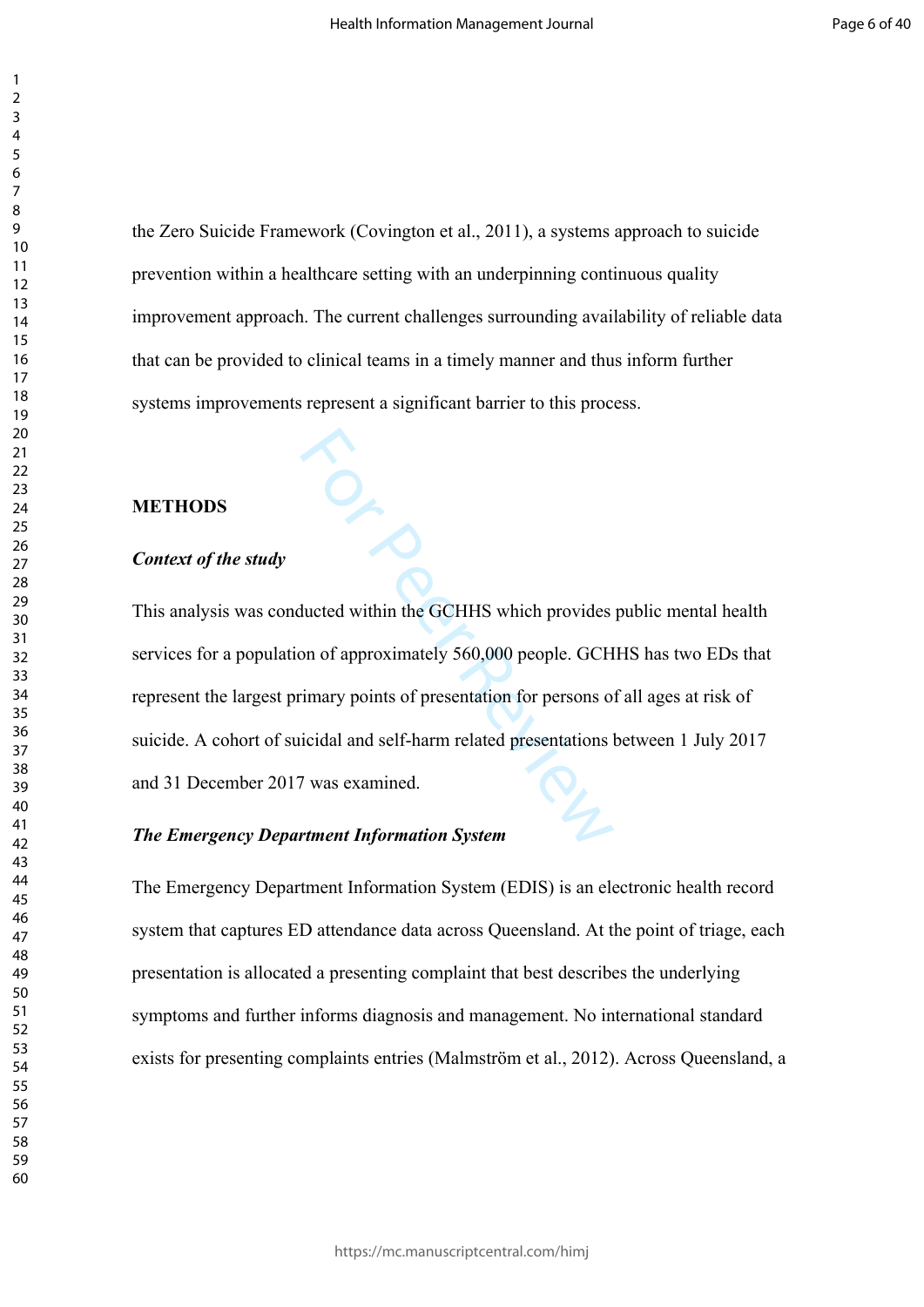drop-down menu of around 95 presenting complaints is available in EDIS; each is depicted by a unique code and corresponding description.

gned by the discharging clinician. In EDIS<br>wn menu of a limited sub-set of codes is a<br>iatric disorders which include presentation<br>s. It is notable that in ICD-10-AM, suicidal<br>d in the range X60-X84, however in the E<br>84 "In Upon discharge from ED, one or more diagnostic codes from the Australian Modification of the International Statistical Classification of Diseases and Health Related Problems, 10th revision (ICD-10-AM) (National Centre for Classification in Health (2018) are assigned by the discharging clinician. In EDIS systems used across Queensland, a drop-down menu of a limited sub-set of codes is available, with 28 of those describing psychiatric disorders which include presentations due to suicidal thoughts or behaviours. It is notable that in ICD-10-AM, suicidal and self-harm behaviours are captured in the range X60-X84, however in the EDs included in our study, only the code X84 "Intentional self-harm by unspecified means" was available as a discharge diagnosis.

EDIS was used as the primary source of information for identification of suicidal and self-harm presentations within GCHHS. A software program "Searching EDIS for Records of Suicidal Presentations (SERoSP)" was developed in MATLAB to identify relevant cases. It was based on an evolutionary algorithm which weights 136 variables (demographic characteristics, diagnostic codes, presenting complaints, key words appearing in the triage text, treatment received, etc) from a training dataset of data from 2015, where 10,462 suicidal presentations were identified by a psychiatrist. The program "learned" from trial and error, over 150 successive generations, using 100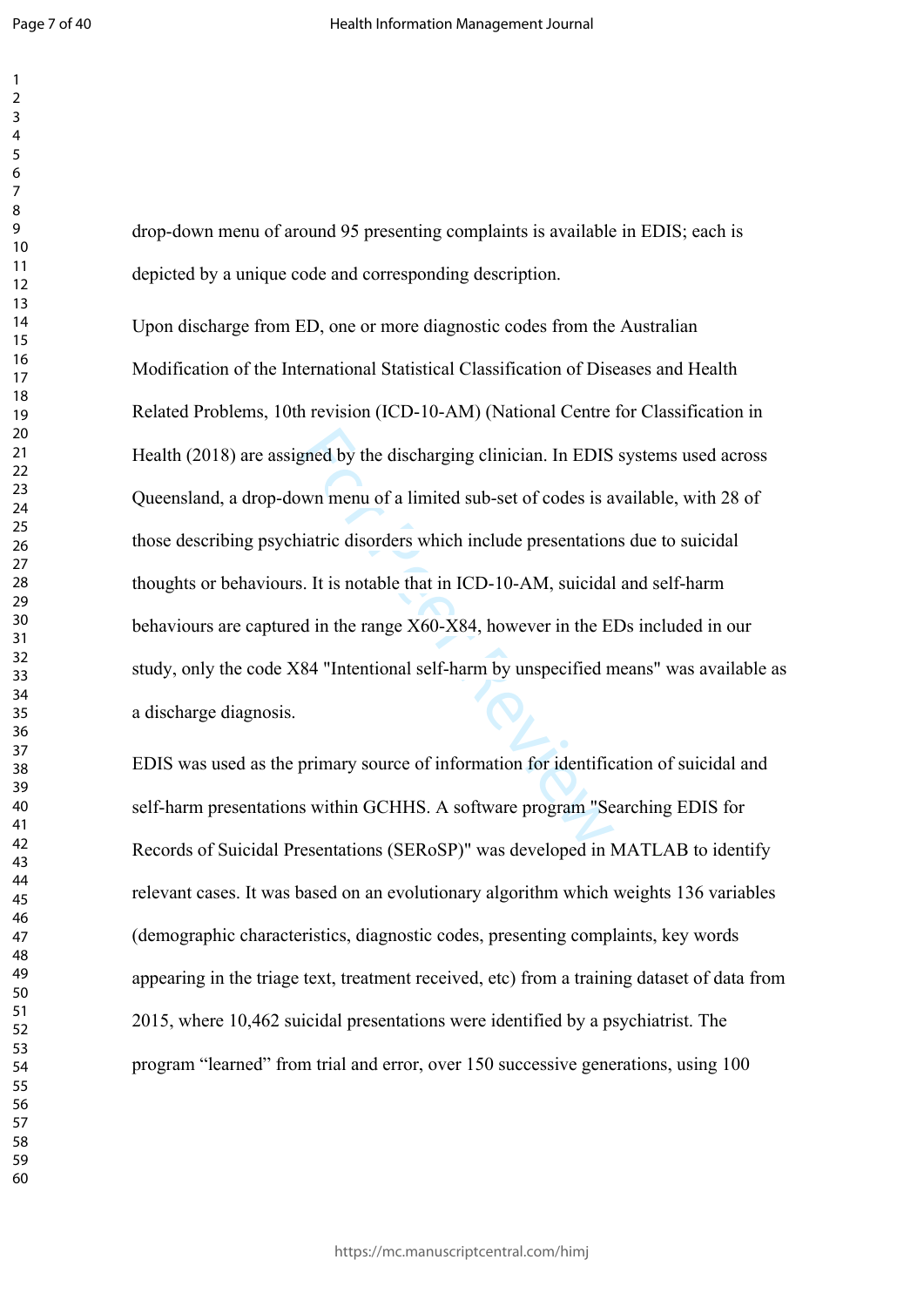variations of variable weights per generation. SERoSP was then run on a psychiatristrated validation dataset of 7,786 cases from 2017, using the weights generated by the evolutionary algorithm. Receiver Operating characteristics (ROC) curves were used to determine an optimum scoring cut-off, sensitivity and specificity. Ultimately, SERoSP was shown to have a 95% sensitivity and 92% specificity in identifying suicidal and self-harm presentations (Stapelberg et al., submitted), and is currently being used in the GCHSS' evaluation of SPS.

#### *Variables extracted*

SPS.<br>
SPS.<br>
SPS.<br>
the patient's age, sex (male/female), Indig<br>
Number, date and time of presentation, triand<br>
primary and secondary diagnoses follow<br>
susing *diagnostic codes and presenting co*<br>
X84 "Intentional self-harm For each presentation, the patient's age, sex (male/female), Indigenous background (yes/no), Unit Record Number, date and time of presentation, triage free-text narrative, presenting complaint, and primary and secondary diagnoses following ICD-10-AM were extracted.

## *Identification of cases using diagnostic codes and presenting complaints*

The ICD-10-AM code X84 "Intentional self-harm by unspecified means" was used to identify cases of suicide attempts and self-harm (as this was the only code denoting suicidal and self-harm behaviours in EDIS). The ICD-10-AM code R45.81"Suicidal ideation" was used to identify cases of suicidal ideation. Relevant cases in all three categories (suicide attempts, self-harm and suicidal ideation) were also identified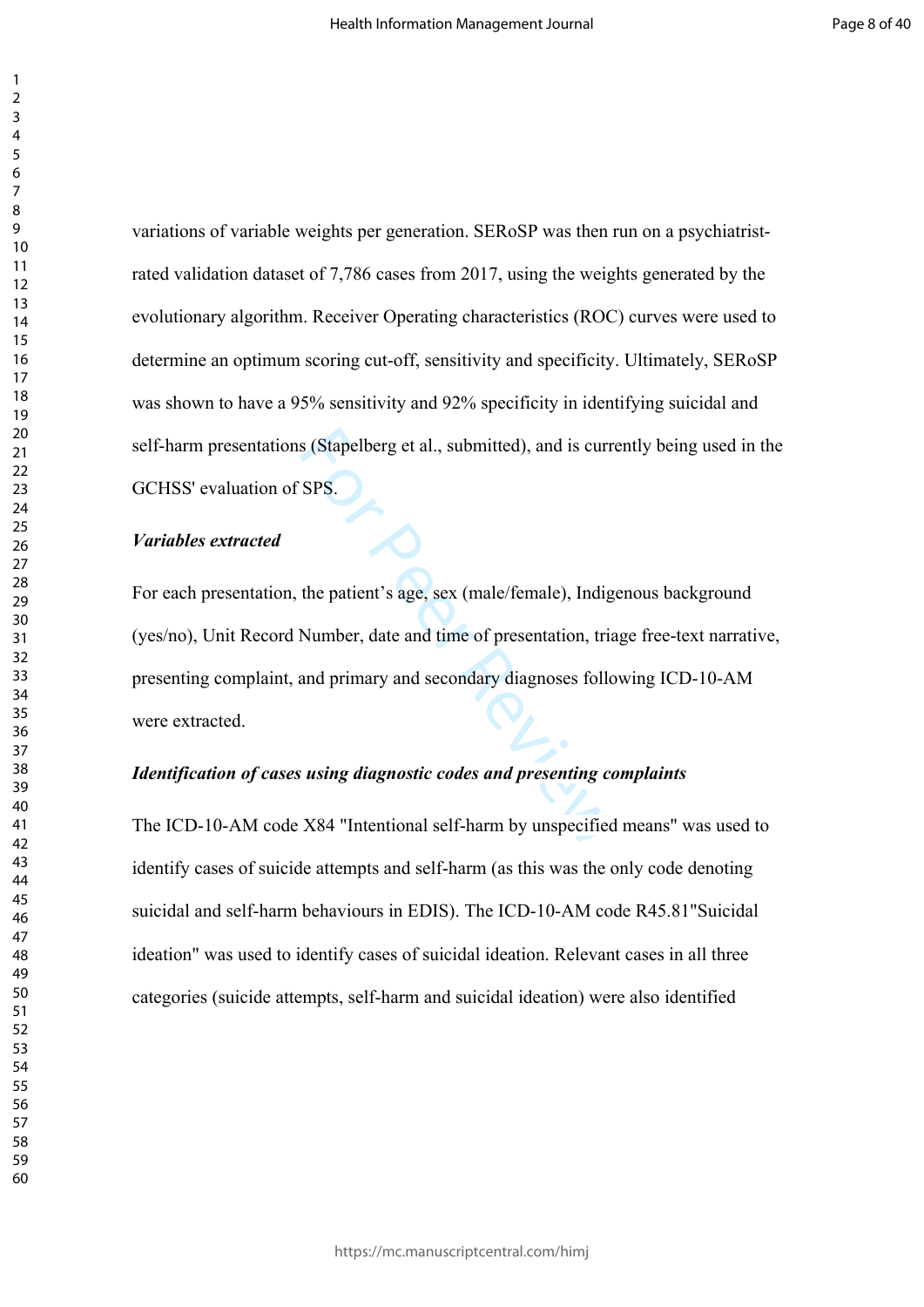through the application of the presenting complaint 30005 "Suicidal-homicidal ideation".

#### *Gold standard: Medical record review*

mic Medical Record (eMR). The officers re<br>other, however, regular meetings were hel<br>coding process, and a clinical expert assiste<br>acted by SERoPS was categorised into one<br>ns based on previous literature (De Leo et<br>ation's A team of trained research officers performed medical record review for the identified presentations using clinical databases Consumer Integrated Mental Health Application (CIMHA) and Electronic Medical Record (eMR). The officers reviewed cases independently of each other, however, regular meetings were held between them to ensure a standardised coding process, and a clinical expert assisted in the resolution of more complex cases.

Each presentation extracted by SERoPS was categorised into one of the following groups, using definitions based on previous literature (De Leo et al., 2006) and the World Health Organization's (WHO) Practice Manual for Establishing and Maintaining Surveillance Systems for Suicide Attempts and Self-Harm (WHO, 2016):

*1) Not applicable* (no evidence of any type of suicidality), 2) *Suicidal ideation*  (including thoughts of suicide, ranging from passive to active, and behaviours such as threats, preparatory acts, and interrupted or aborted suicide attempts); 3) *Non-suicidal self-injury* (NSSI; self-harming behaviour without intent to die); 4) *Suicide attempt*  (self-harming behaviour with intent to die); or 5) *Ambiguous* (inadequate evidence to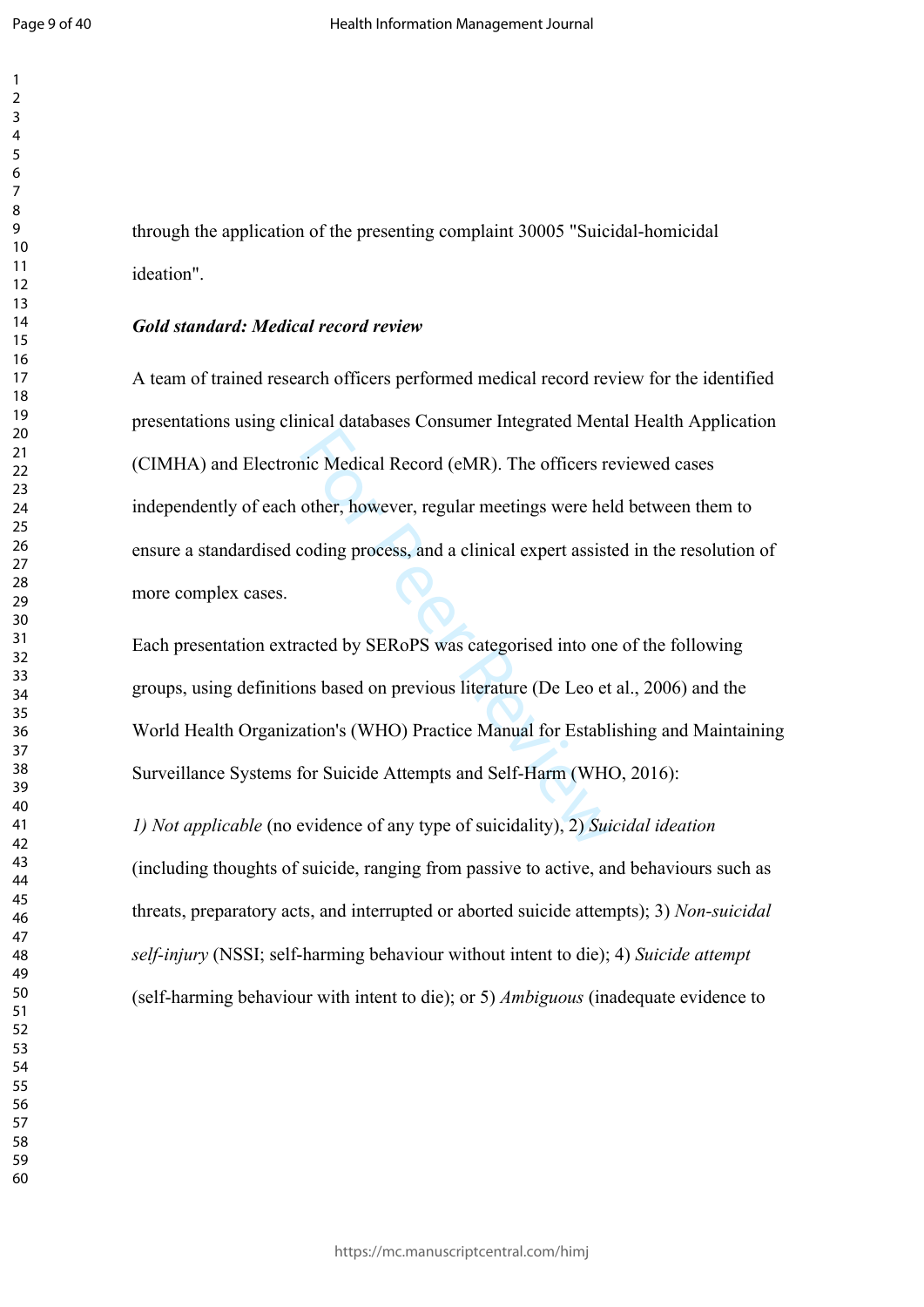decide on any of the above categories). Cases categorised as Not applicable and Ambiguous were excluded from analysis.

ed for ICD-10-AM codes X84 and R45.81,<br>
between ICD-10-AM codes X84 and R45.81,<br>
For Peer Review II and suicidal ideation). Demographic information<br>
of methods used in suicide attempts were control approaches using t-test Frequencies of ICD-10-AM codes and presenting complaints were calculated for all cases identified through the gold standard approach. A range of additional statistics sensitivity, specificity, positive predictive value (PPV) and negative predictive value (NPV) - were calculated for ICD-10-AM codes X84 and R45.81, and the presenting complaint "Suicidal-homicidal ideation", in identifying each type of presentation (suicide attempts, NSSI and suicidal ideation). Demographic information (age, gender, Indigenous status), and methods used in suicide attempts were compared between cases identified through the two approaches using t-test and Chi square statistics.

All analyses were performed with SPSS, version 24.

#### *Ethics*

This work was performed as part of the project Gold Coast Mental Health and Specialist Services Suicide Prevention Strategy: Evaluation. It was recognised as Quality Activity by the GCHSS Human Research Ethics Committee and thus granted a research ethics exemption (LNR/2018/QGC/47473).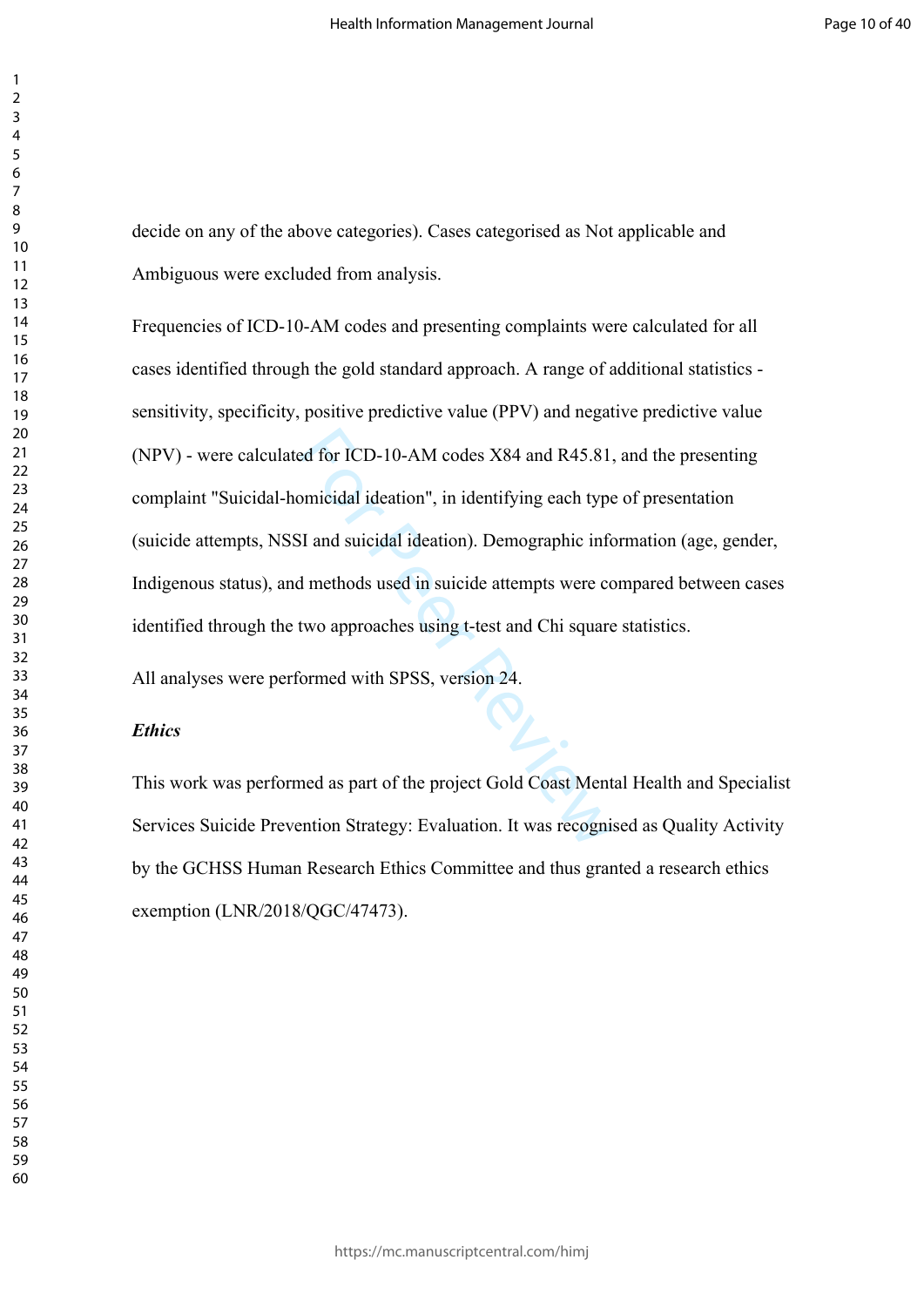$\mathbf{1}$ 

## **Results**

## *Description of sample*

A total of 3,417 presentations between July and December 2017 were identified using SERoPS. Of those, 873 were categorised as Not applicable, 1,611 as Suicide ideation, 187 as NSSI, 742 as Suicide attempts, and four cases as Ambiguous. Not applicable and Ambiguous cases were excluded from further analysis, yielding a total sample of 2,540 presentations.

metal attempts, and four cases as Ambigue<br>
Excluded from further analysis, yielding a<br>
A suicide attempts and suicidal ideation has<br>
h suicide attempts and suicidal ideation has<br>
h presentations due to NSSI being on avera<br> Persons presenting with suicide attempts and suicidal ideation had a similar mean age (around 33 years), with presentations due to NSSI being on average younger (mean age 25.7 years). More females than males presented with suicide attempts and NSSI, but the sex ratio was reversed in presentations due to suicidal ideation (46.4% were females and 53.6% were males). The percentage of persons of Indigenous background was the highest among presentations due to suicide attempts (6.9%) and lowest among NSSI cases (3.7%).

- *Insert Table 1 about here -*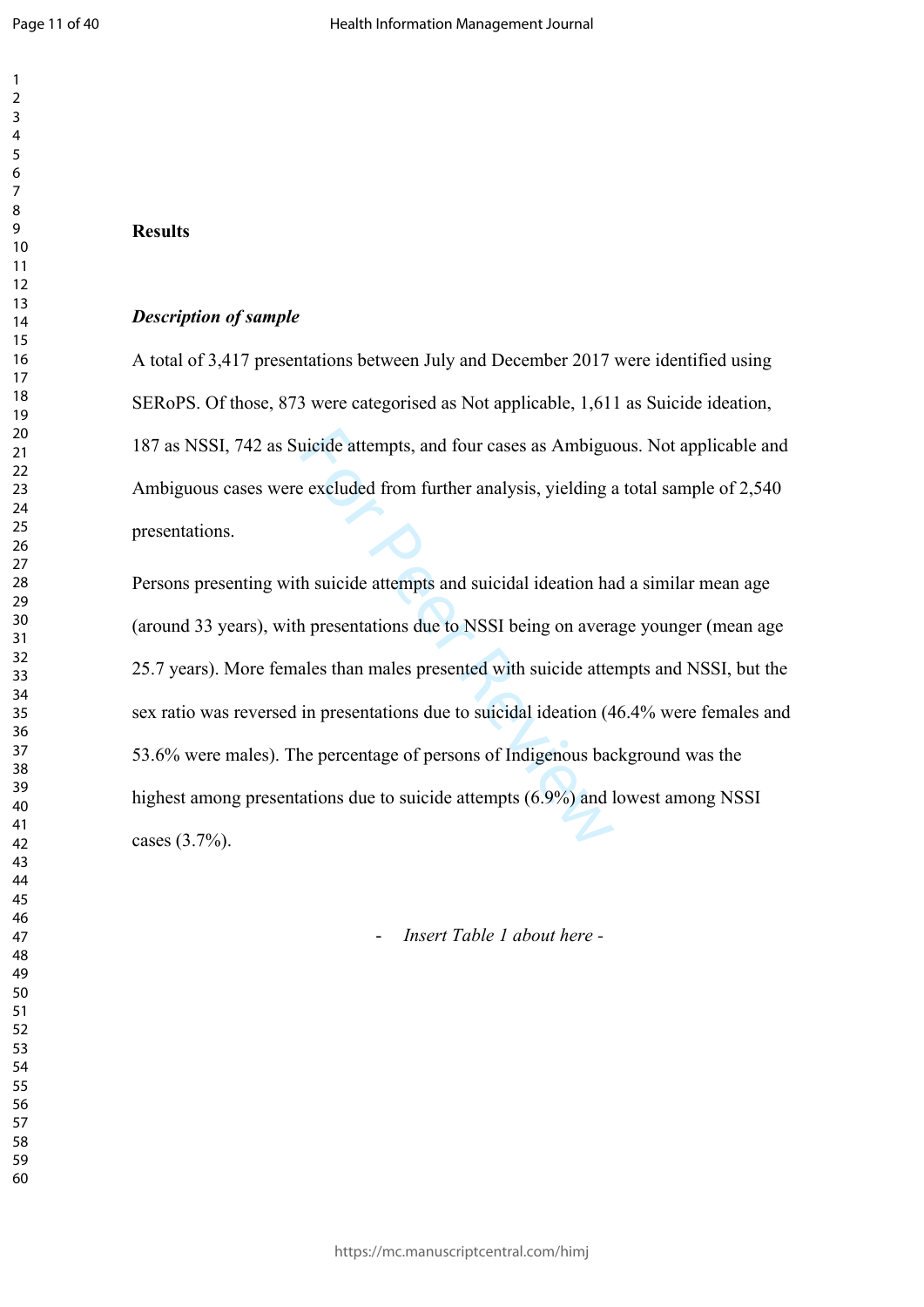#### *Distribution of ICD-10-AM codes and Presenting complaints*

 $P_{L,\widetilde{Q}_{L}}$ Table 2 lists a total of 40 different ICD-10-AM codes used as primary diagnoses for cases of suicide attempts, 27 for cases of NSSI, and 38 for cases of suicidal ideation (exact frequencies are shown only for diagnoses assigned to four or more cases). The most frequent codes among suicide attempts were T50.9 "Other drug poisoning" (20.8%), followed by 17.5% of cases with code X84 "Intentional self-harm by unspecified means", and 12.0% with R45.81 "Suicidal ideation". Among cases of NSSI, code X84 was allocated to 36.4% of cases, and code R45.81 to 16.0% of cases. Among presentations with suicidal ideation, 41.4% were coded as R45.81, 15.8% as F43.9 "Reaction to severe stress", followed by a substantial percentage of cases for which primary diagnoses denoted various mental illnesses (e.g. depression, psychotic episode, anxiety, and personality disorder).

## - *Insert Table 2 about here -*–

Table 3 shows that presentations with suicide attempts were allocated a total of 27 different presenting complaints (most frequently 30005 "Suicidal-homicidal ideation" in 32.3% of cases and 9038 "Overdose/toxic exposure" in 29.0%. NSSI presentations had 16 different presenting complaints (most frequently 30005 "Suicidal-homicidal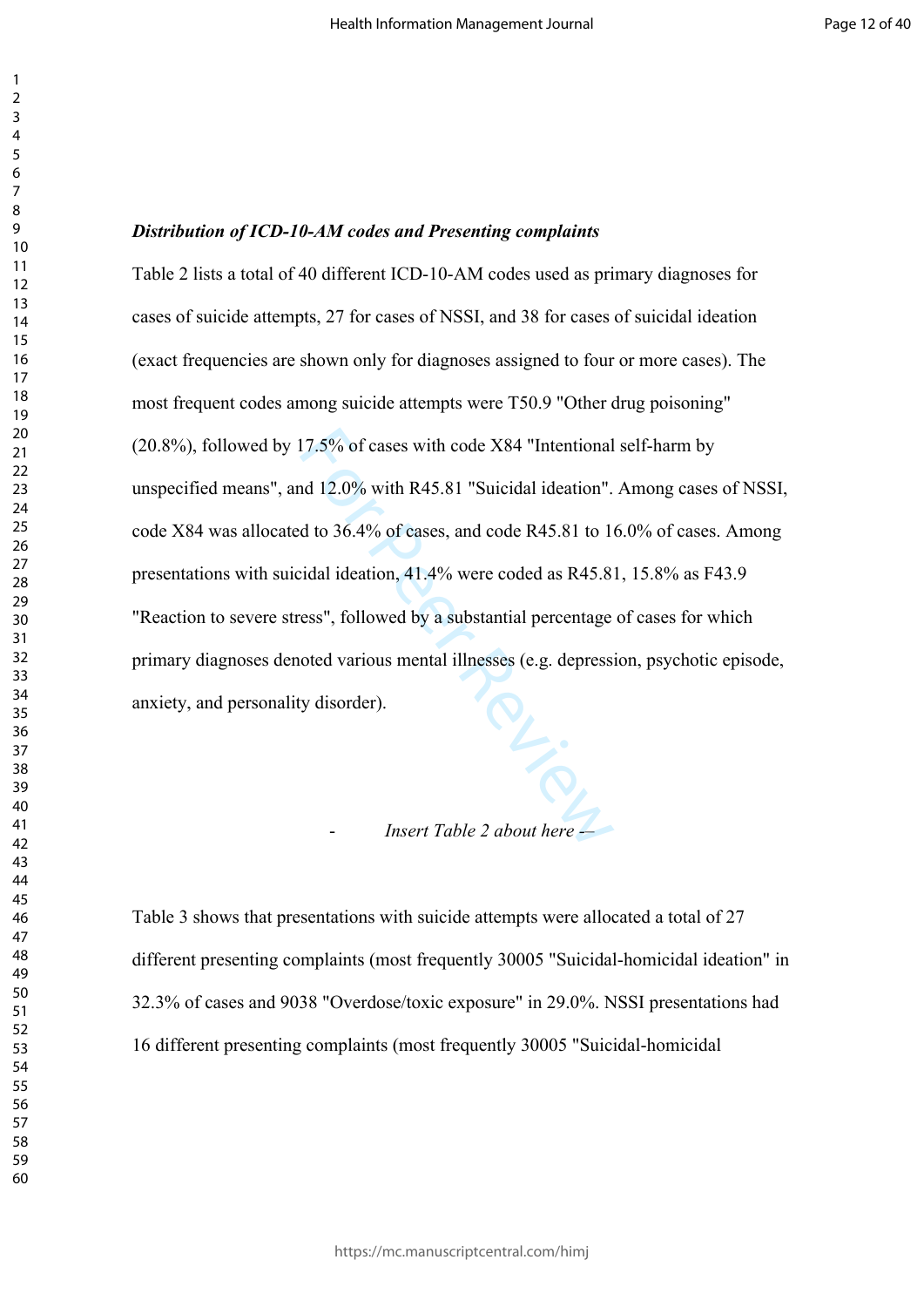ideation" in 32.1% and 30000 "Mental health" in 26.2%). Cases with suicidal ideation had 34 different presenting complaints, most commonly 30005 "Suicidal-homicidal ideation" (51.3%) and 30000 "Mental health" (23.5%). As above, only presenting complaints assigned to four or more cases are shown with exact frequencies.

## *Sensitivity, specificity, PPV and NNV*

Insert Table 3 about here --<br> **PPV and NNV**<br>
ificity statistics, ICD-10-AM codes used to<br>
expanded to include secondary diagnoses.<br>
Fexpanded the sample of suicide attempts b<br>
hary diagnosis; increase of 6.5%), NSSI by<br>
ha For calculation of specificity statistics, ICD-10-AM codes used to identify suicidal and self-harm cases were expanded to include secondary diagnoses. The inclusion of X84 as a secondary diagnosis expanded the sample of suicide attempts by 9 cases (from 130 identified through primary diagnosis; increase of 6.5%), NSSI by 3 cases (from 68 identified through primary diagnosis; increase of 4.2%) and the inclusion of R45.81 as secondary diagnosis increased cases of suicidal ideation by 14 cases (from 667 identified through primary diagnosis; increase of 2.1%) (results not tabulated). Sensitivity statistics shown in Table 4 were calculated for three different approaches to identifying cases of suicide attempts, NSSI and suicide ideation: through primary or secondary diagnostic codes, through the presenting complaint "Suicidal-homicidal ideation", and finally through a combination of diagnostic codes and presenting complaints.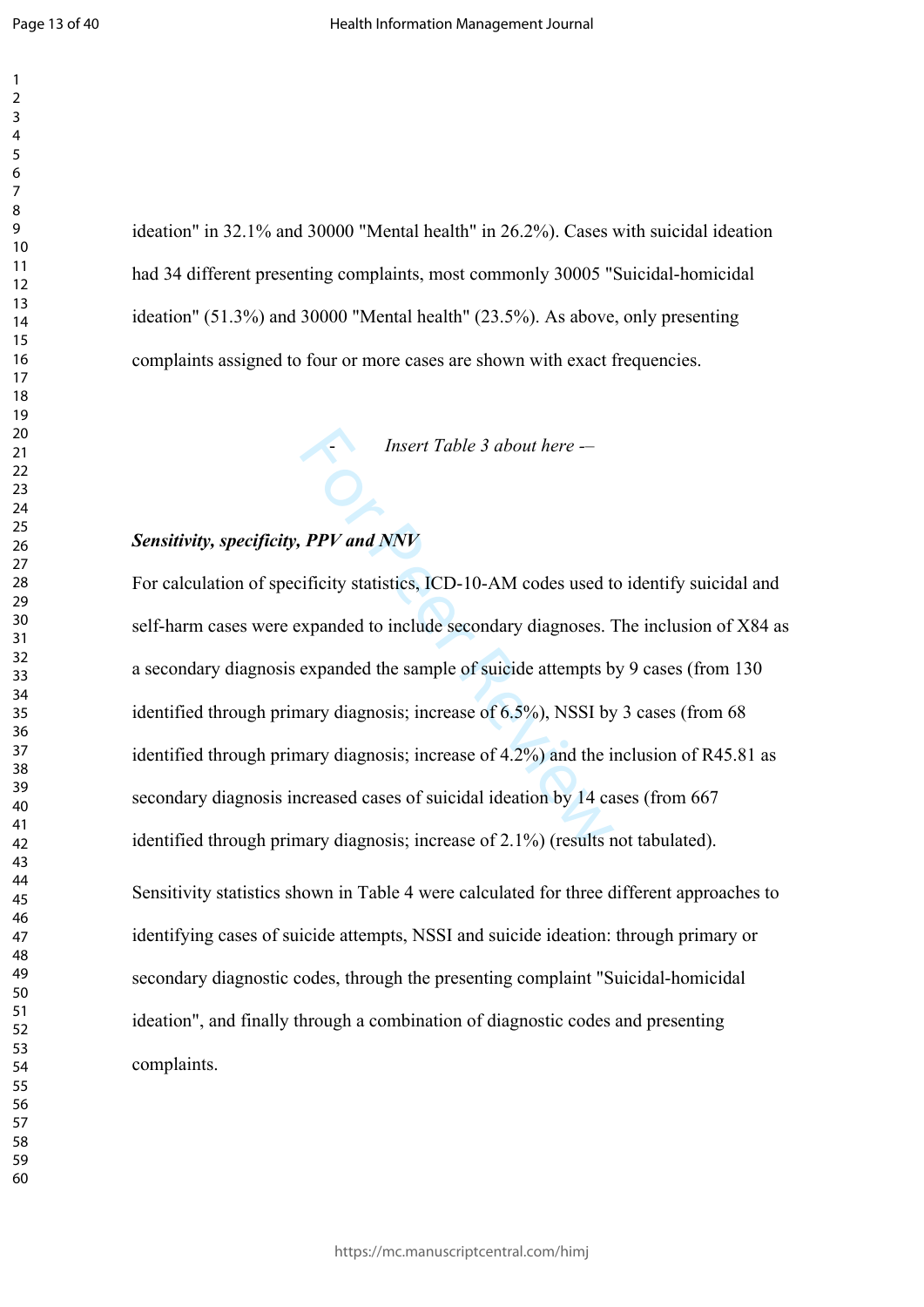icide ideation (51.4%; 95%CI 48.9% - 53.<br>
2.1%; 95%CI 27.0% - 41.4%). In both met<br>
lues were highest for suicide ideation and l<br>
h higher prevalence of cases with suicidal<br>
of diagnostic codes with the presenting co<br>
crea When compared to cases identified through gold standard methodology, ICD-10-AM diagnostic codes had low sensitivity in detecting cases of suicide attempts (18.7%; 95%CI 16.0% - 21.7%), NSSI (38.5%; 95%CI 31.5% - 45.9%) and suicidal ideation (42.3%; 95%CI 39.8% - 44.7%). In comparison, the use of presenting complaint "Suicidal-homicidal ideation" had higher sensitivity for suicide attempts (32.5%; 95%CI 29.4% - 36.4%) and suicide ideation (51.4%; 95%CI 48.9% - 53.9%) but lower for NSSI presentations (32.1%; 95%CI 27.0% - 41.4%). In both methods of case identification, PPV values were highest for suicide ideation and lowest for NSSI cases which reflects the much higher prevalence of cases with suicidal ideation in the total sample.

Expanding the criteria of diagnostic codes with the presenting complaint "Suicidalhomicidal ideation" increased sensitivity for all types of presentations, bringing the ability to identify true cases of suicide attempts to 44.6% (95%CI 41.0% - 48.3%), NSSI to 58.8% (95%CI 51.4% - 65.9%) and suicide ideation to 69.3% (95%CI 67.0% - 71.6%). However, increased sensitivity significantly reduced levels of specificity suggesting that a combination of these approaches would inadvertently detect a large number of false negatives.

- *Insert Table 4 about here -*–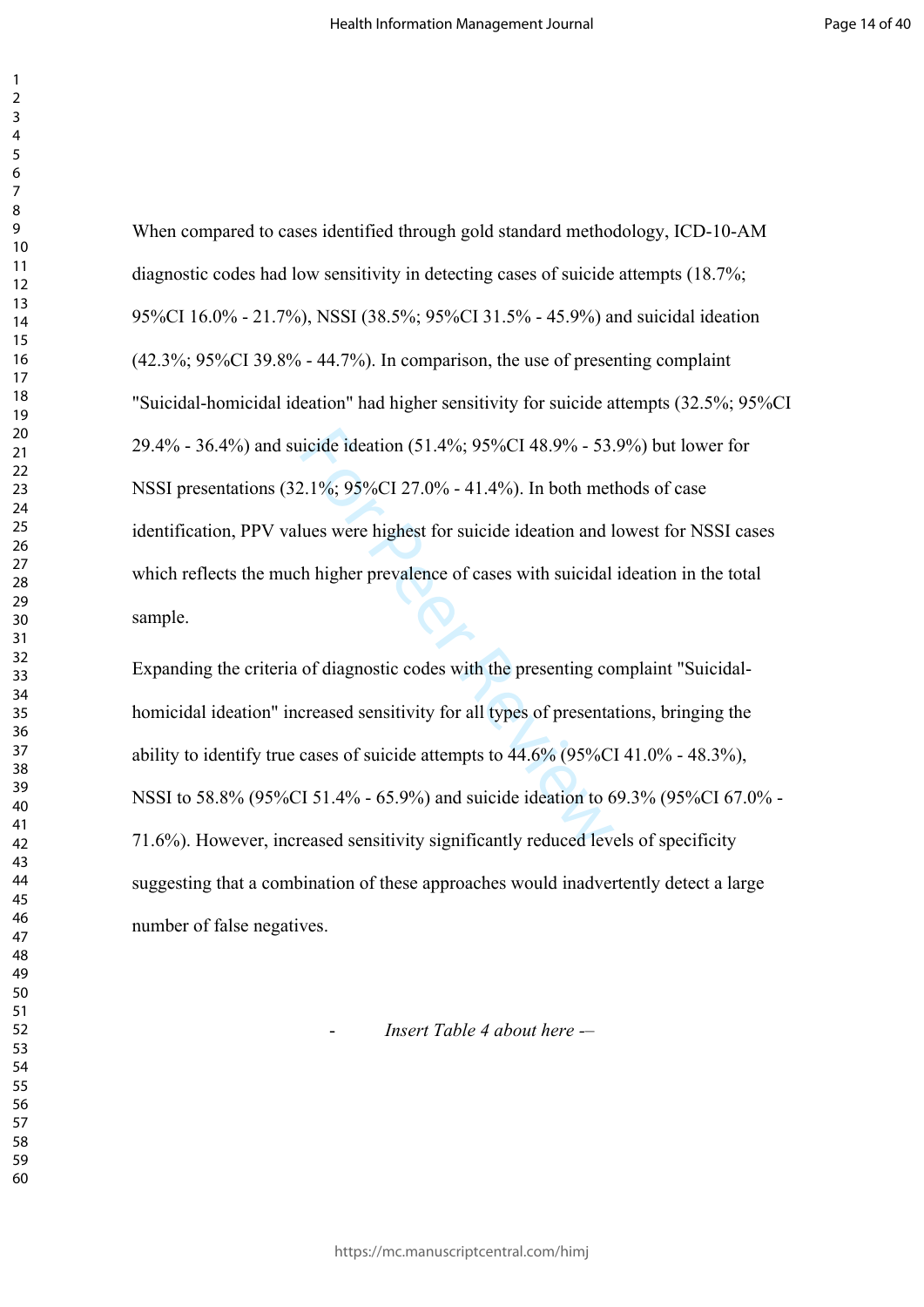$\mathbf{1}$ 

Table 5 shows a comparison of characteristics of presentations identified through diagnostic codes X84 and R45.81 (allocated as primary or secondary diagnoses) and through the gold standard methodology. - *Insert Table 5 about here -* –

ocated disproportionately to persons of Ind<br>wing suicide attempts, when compared to s<br>gold standards (10.1% vs 6.9%;  $\chi^2(2)=7.15$ <br>ough the X84 code also had an uneven dist<br>), capturing more attempts by cutting (28.1<br>biso The code X84 was allocated disproportionately to persons of Indigenous background presenting to ED following suicide attempts, when compared to suicide attempts identified through the gold standards  $(10.1\% \text{ vs } 6.9\%; \chi^2(2)=7.15, \text{ p} = .028)$ . Suicide attempts identified through the X84 code also had an uneven distribution of methods  $(\chi^2(4)=71.79, p=<.001)$ , capturing more attempts by cutting (28.1% vs 10.3%) but less presentations due to poisoning (59.7% vs 81.6%), when compared to the gold standard. Within cases of NSSI, code X84 identified larger number of female presenters than the gold standard (76.4% vs. 67.4%,  $\chi^2(1)=4.32$ , p=.038). No significant differences were observed in relation to presentations with suicidal ideation.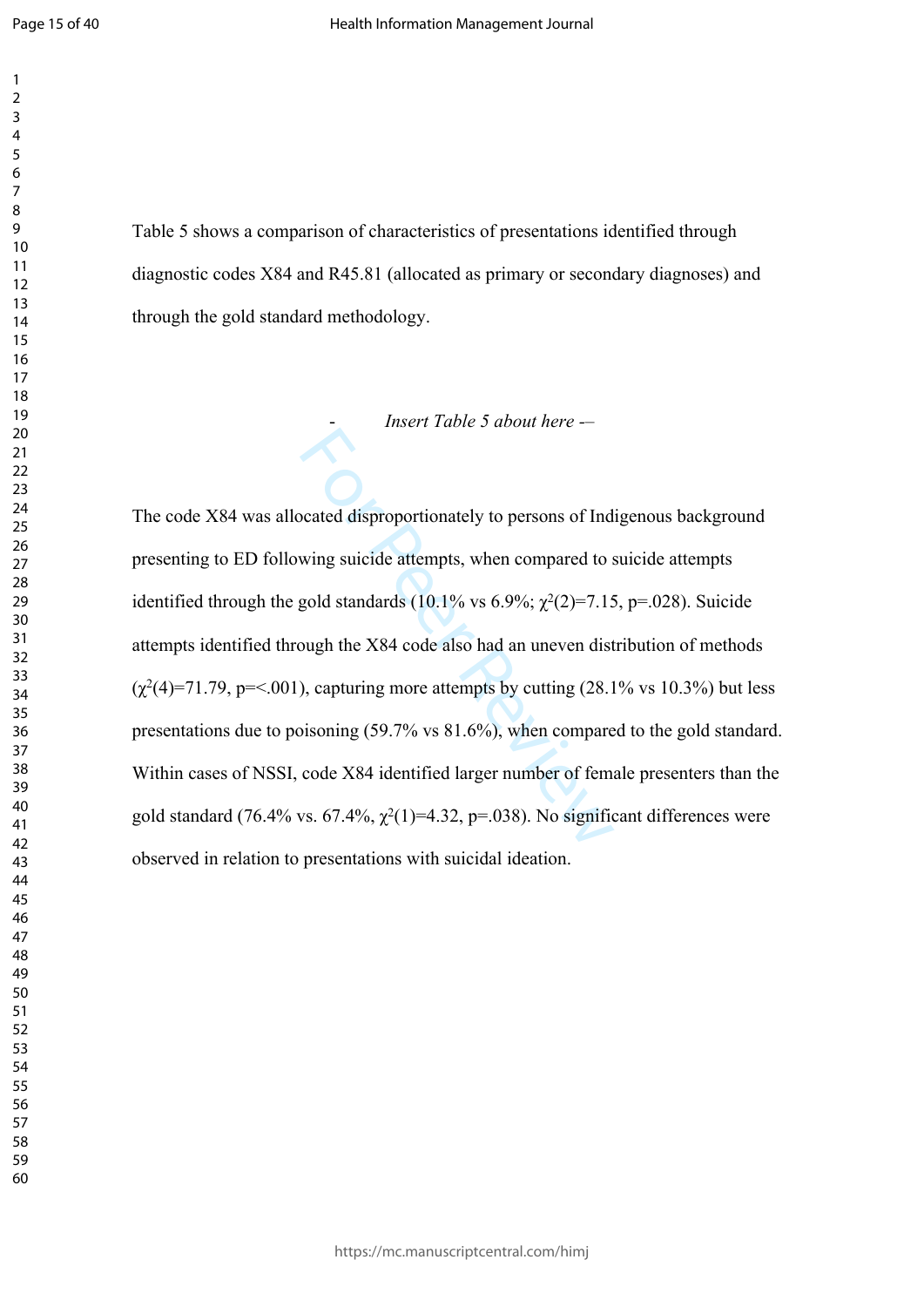#### **Discussion:**

This is the first Australian study into the reliability of ED coding data on suicidal and self-harm presentations, adding to the limited body of international research on this topic. Results revealed marked heterogeneity in allocated primary diagnostic codes and presenting complaints, as well as gross under-enumeration of these events in the ED administrative dataset.

correctly identified 18.7% of suicide atterng to ED, while the code R45.81 identified<br>ar ranges of sensitivity (from 13.8% to 65.<br>systematic review of six administrative da<br>, 2012), although several methodological v<br>d.<br>d t ICD-10-AM code X84 correctly identified 18.7% of suicide attempts and 38.5% of cases of NSSI presenting to ED, while the code R45.81 identified 42.3% of cases with suicide ideation. Similar ranges of sensitivity (from 13.8% to 65.0%) and PPV (4.0% to 100%) were noted in a systematic review of six administrative datasets from US and Canada (Walkup et al., 2012), although several methodological variations between studies need to be noted.

Our analysis also tested the sensitivity when expanding diagnostic criteria to include the presenting complaint "suicidal-homicidal ideation". Subsequently, the sensitivity for all three categories increased more than twofold, however, specificity values of around 50% indicate that half of cases included in the analysis would be due to non-suicidal complaints. Comparable results were previously reported by Randall (2017) who found that expanding criteria from codes X60-X84 to include events of undetermined intent and accidental poisonings slightly improved the detection of true cases, but at the expense of a reduced specificity and PPV. In the future, alternative criteria for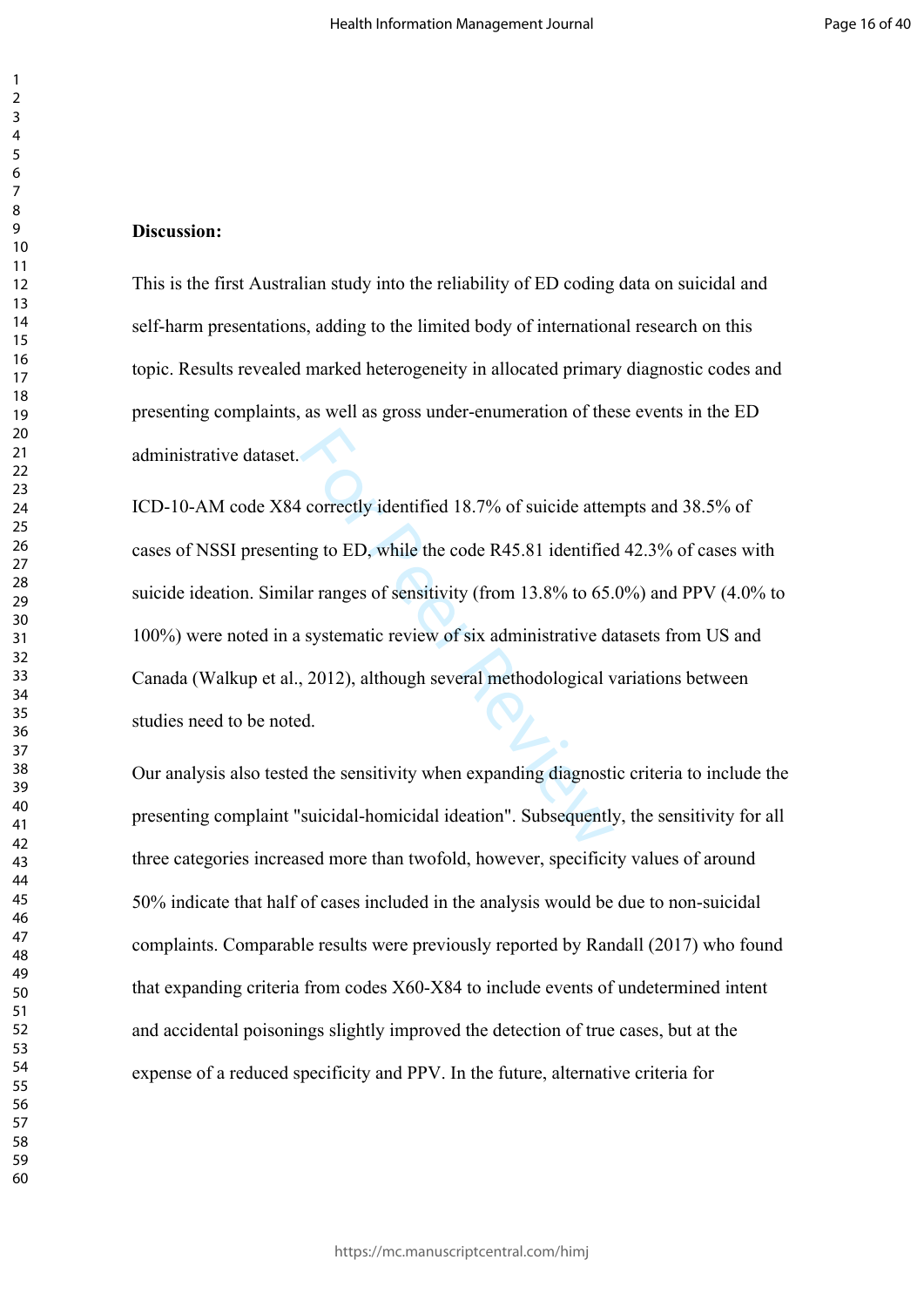identifying suicidal and self-harm presentations could be explored, such as by inclusion of codes denoting poisoning / overdoses (ICD-10-AM T36-T50 "Poisoning by drugs, medicaments and biological substances").

d NSSI cases by females. A similar skewn<br>observed on intentional self-poisoning cas<br>iill et al., 2018). Stanley et al. (2017) conc<br>articular cohorts is systematic and that cert<br>emiscoded representations that others (tho<br>er The study also identified that the X84 code is currently more likely to be assigned to presentations by persons of Indigenous background, those presenting with suicide attempts by cutting, and NSSI cases by females. A similar skewness of epidemiological data has recently been observed on intentional self-poisoning cases by young females in hospital datasets (McGill et al., 2018). Stanley et al. (2017) concluded that such misrepresentation of particular cohorts is systematic and that certain groups of patients are more likely to have miscoded representations that others (though their observations related to clinical rather than demographic characteristics). This may represent a substantial issue with regards to over-representation of Indigenous presentations in ED statistics, for example.

A noteworthy caveat of the present research is the unavailability of codes other than X84 in the identification of relevant cases presenting to ED, which has contributed to the observed incongruities when compared to a gold standard of reviewing medical records. The impact of this on the identification of relevant presentations could be moderated through the allocation of this code as a secondary diagnosis code, yet our study revealed that overall, only around 5% of suicidal or self-harm presentations to ED had a secondary diagnosis recorded in EDIS. Consequently, it is reasonable to assume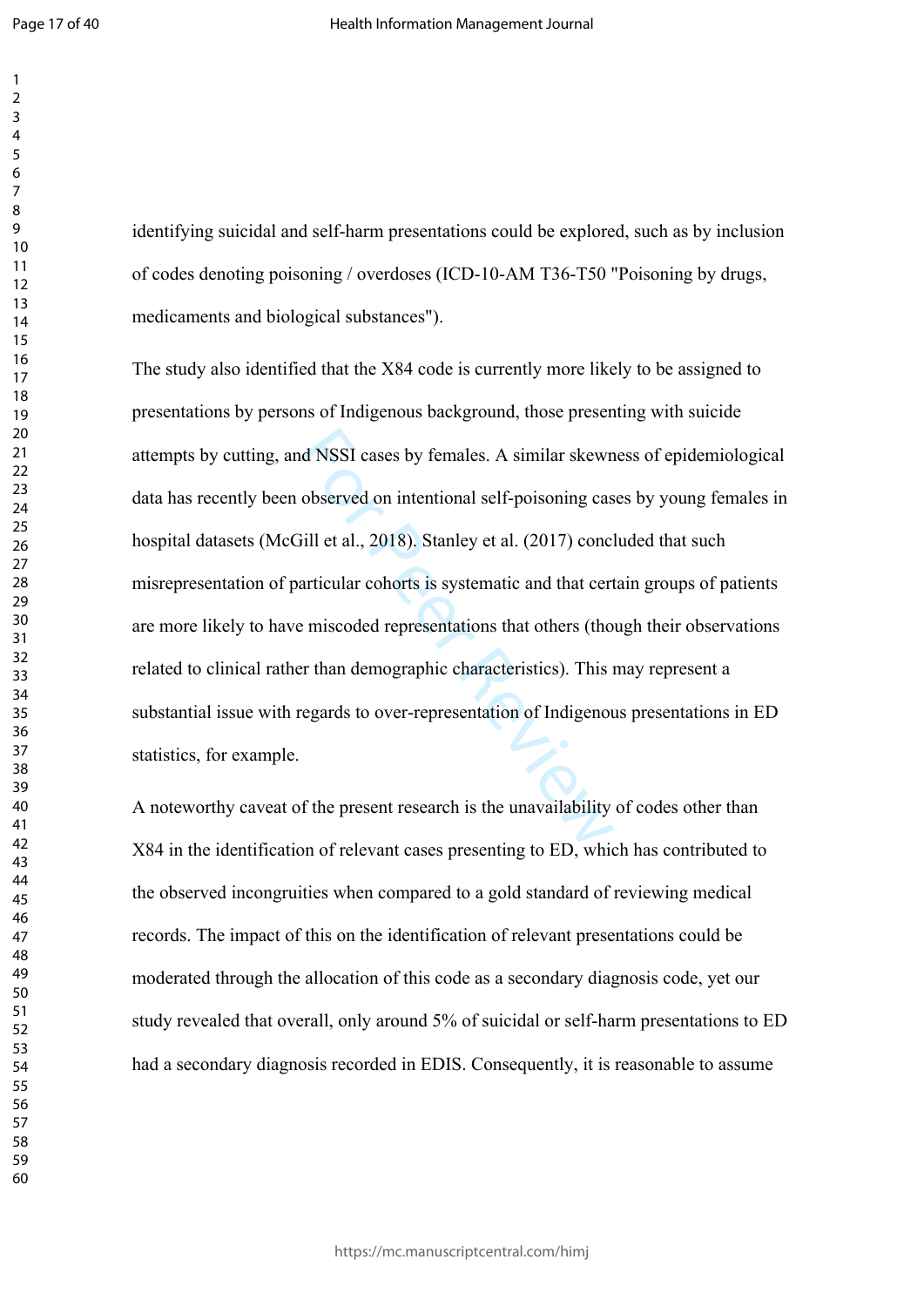that for many presentations, patients' concomitant conditions were more likely to be noted instead of suicidality (Randall et al., 2017).

2014). Further, ED staff do not receive the<br>des, which is further exacerbated by variat<br>al., 2015) and the fact that patients are oft<br>gma, fluidity of intent, or memory gaps (Be<br>d to be noted regarding this research. First Other reasons have been proposed for the frequency of miscoded suicidality at ED triage. Primarily, the busy ED environment suffers from the lack of privacy and time constraints which prevents the necessary mental health assessment to occur at the time coding (Howell et al., 2014). Further, ED staff do not receive the training required to reliably apply these codes, which is further exacerbated by variations in clinicians' experience (Phillips et al., 2015) and the fact that patients are often reluctant to divulge information due to stigma, fluidity of intent, or memory gaps (Berk and Asarnow, 2015; Freedenthal, 2007).

Several limitations need to be noted regarding this research. First, the utilised gold standard methodology may have missed true suicidal or self-harm presentations as per the reported sensitivity and specificity of SERoPS (Stapelberg et al., submitted). An additional caveat was the inability to perform inter-rater reliability analysis, which was partially alleviated through the involvement of the adjudicator with a wealth of clinical expertise and the exclusion of ambiguous cases for which the decision could not be reached. Next, this work did not differentiate between patients hospitalised following their presentation to ED from those discharged directly from ED. The accuracy of data is arguably better for admitted patients, as their medical records are coded by clinical coders who are highly trained in the classification of diagnoses. This inevitably creates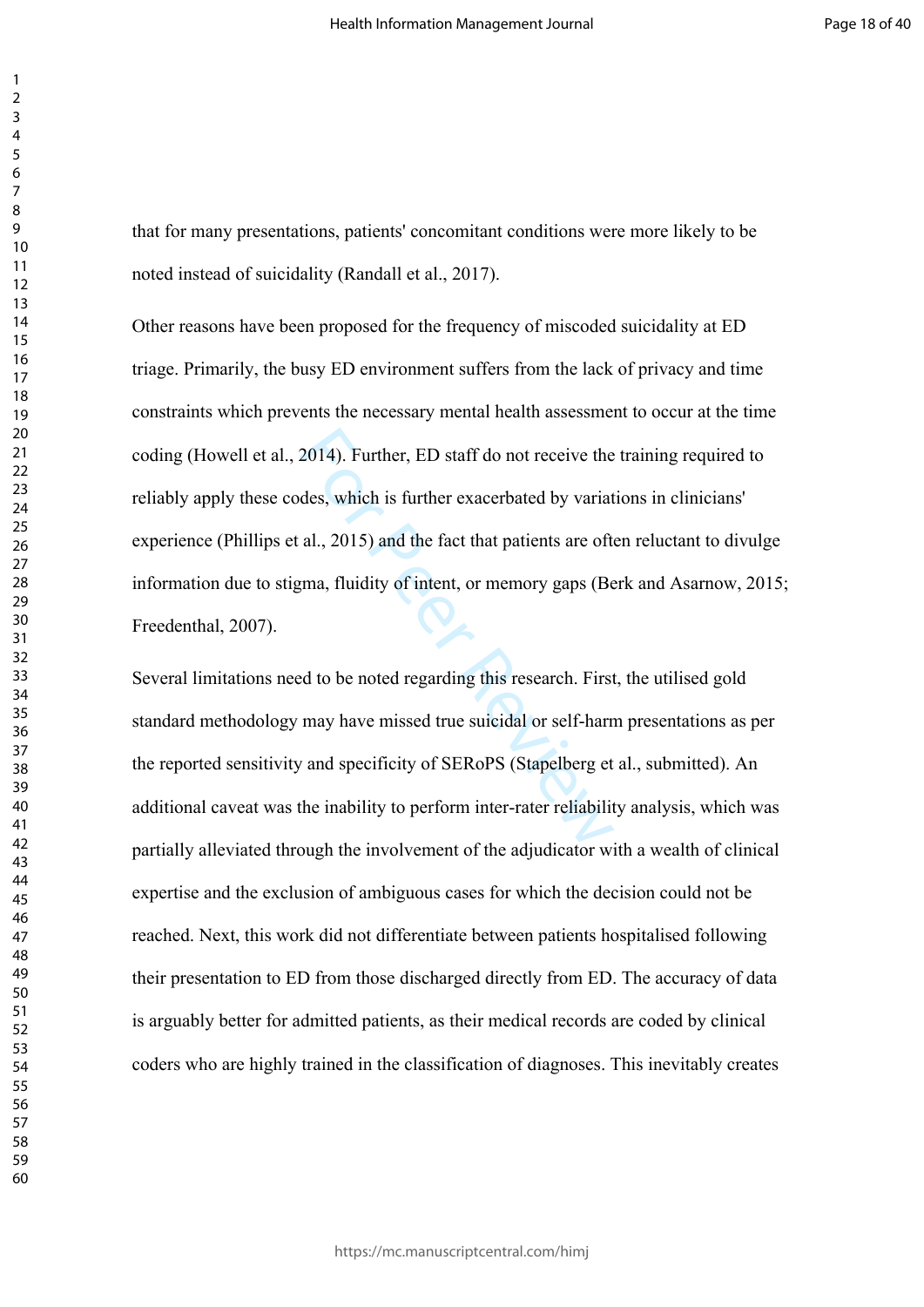discrepancies in the accuracy of codes when compared to those available via the coding system utilised in the ED. Further, it is possible that the greater severity of presentations in admitted patients reduces the likelihood for miscoding (Randall et al., 2017). Further analysis is required into the accuracy of ED coding data depending on the assessments undertaken at ED and their outcomes.

ty of our findings may be limited as differ<br>ces that can affect the ability to accurately<br>s through their administrative datasets (for<br>ber of codes to choose from when assignin<br>clinicians and researchers should use ED a<br>pr Last, the generalisability of our findings may be limited as different EDs may have different coding practices that can affect the ability to accurately detect suicidal and self-harm presentations through their administrative datasets (for example, by having available a larger number of codes to choose from when assigning the most relevant diagnosis).

#### *Conclusion*

Healthcare managers, clinicians and researchers should use ED administrative data on suicidal and self-harm presentations with great caution until a more standardised approach to the formulation and recording of ED diagnosis is implemented at the national level (Howell et al., 2014). Standardisation of clinical coding in the hospital and health service included in this study is scheduled for April 2019. With it, an alternative diagnostic classification set - Systematized Nomenclature of Medicine (SNOMED) - will be introduced in place of ICD. SNOMED codes have been used to extract suicidal and self-harm presentation in other Australian studies (Perera et al., 2018) and while some have argued they improve the quality of information about why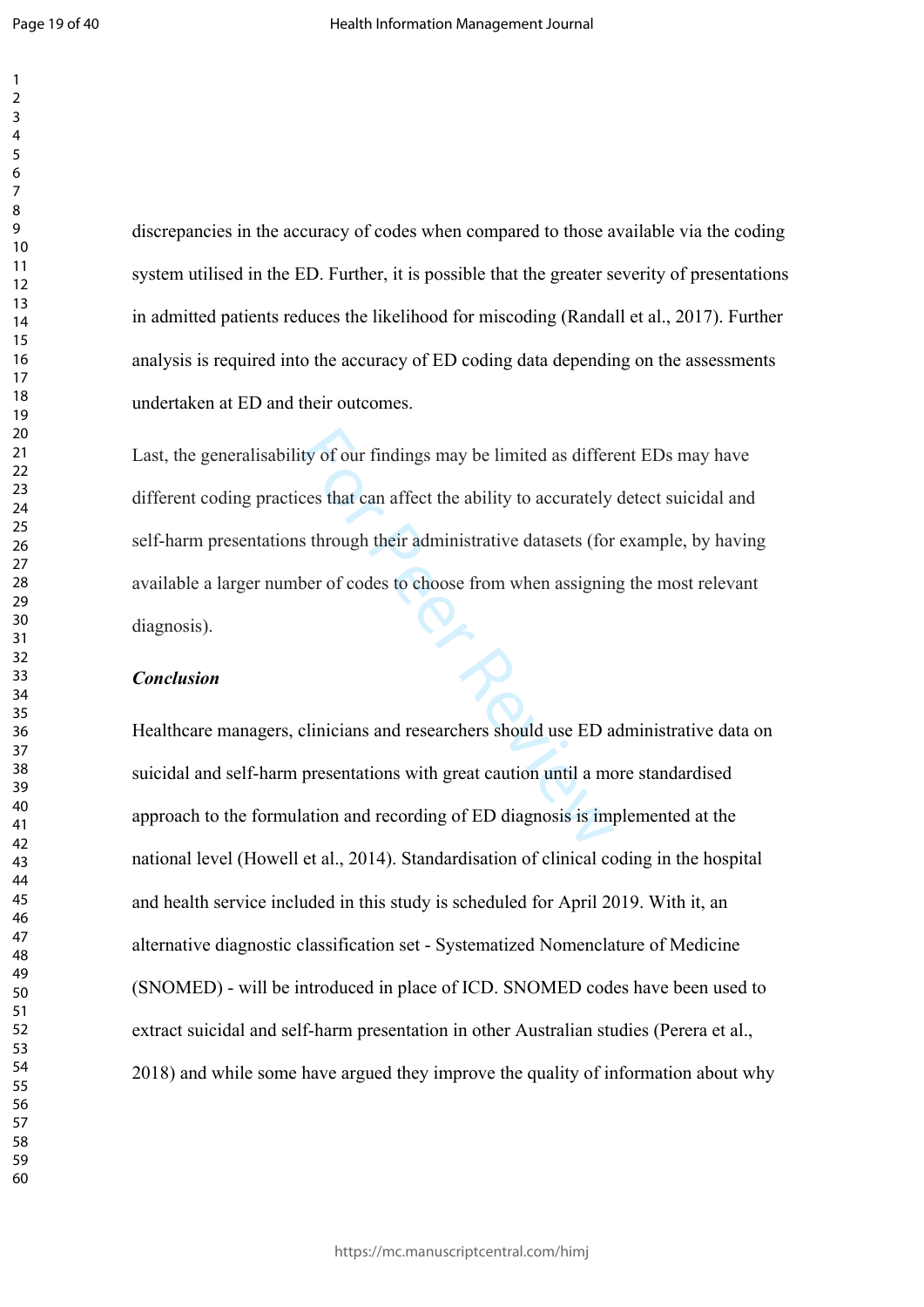people present to EDs (Lawley et al., 2017), their utility for suicidological research remains unknown. There is a need to develop a more sensitive algorithm to improve their identification (Walkup et al., 2012). The SERoPS tool (Stapelberg et al., submitted), used in the development of the gold standard methodology in this study, could be efficiently used to inform healthcare management and resource allocation in the future.

For We wish to acknowledge Mr Pete Fugelli from (<br>t of Health Queensland for his assistance in ex **Acknowledgement:** We wish to acknowledge Mr Pete Fugelli from Clinical Excellence Division at Department of Health Queensland for his assistance in extracting data from EDIS database.

https://mc.manuscriptcentral.com/himj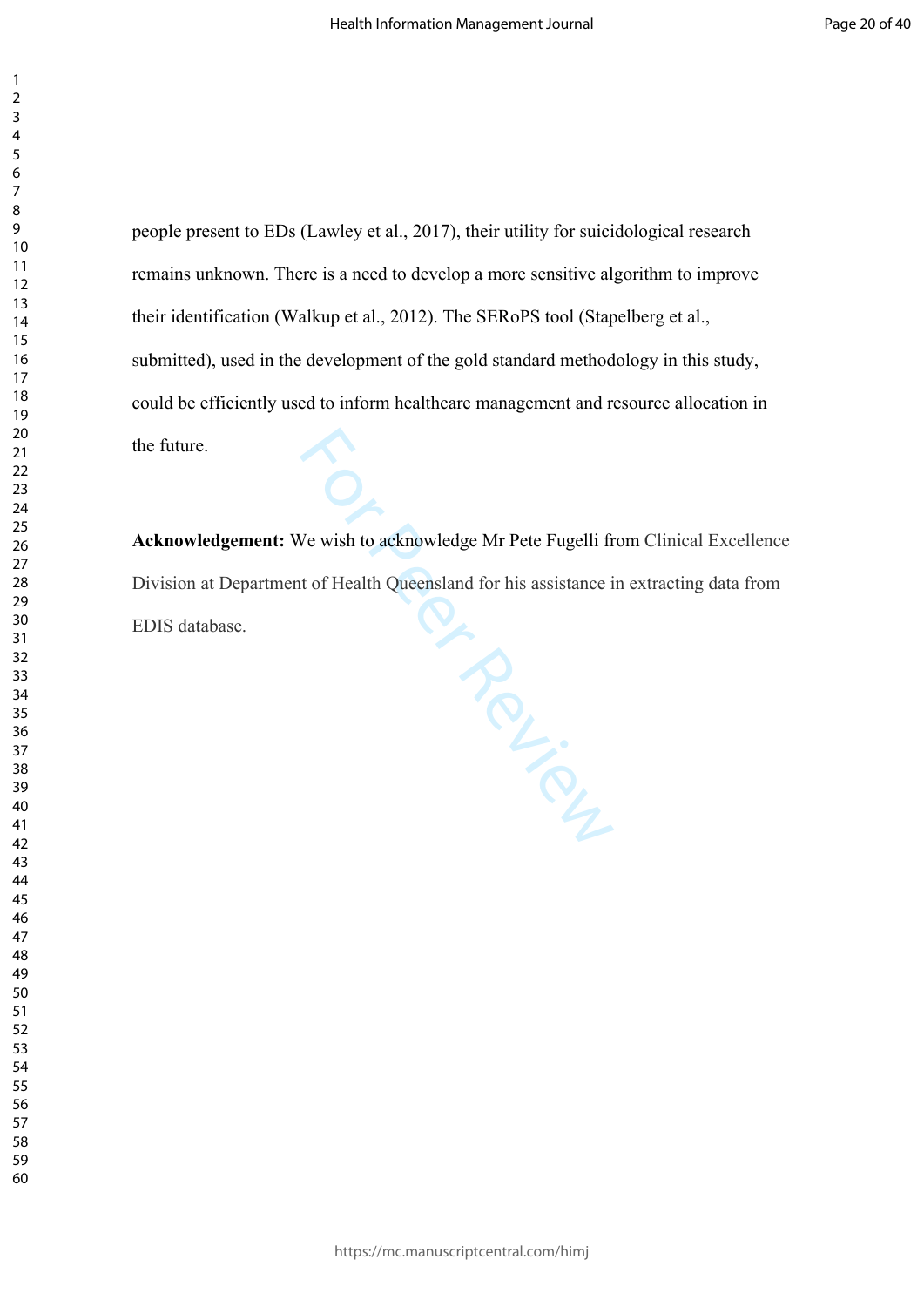$\mathbf{1}$ 

#### **References**

National Centre for Classification in Health (2018) The International Statistical

Classification of Diseases and Related Health Problems, 10th revision, Australian modification, Version 10.

Australian Bureau of Statistics. (2018) 3303.0 - Causes of Death, Australia, 2016. 26 September 2018 ed. Canberra: Australian Bureau of Statistics.

8 ed. Canberra: Australian Bureau of Stati<br>Healthcare Standards (2017) *Australasian*<br>2016: 18th Edition. University of Newcastl<br>p.<br>Duzinski SV, Klingensmith M and Lawso<br>1 nomenclature used in two central Texas h<br>7 JR (201 Australian Council on Healthcare Standards (2017) *Australasian Clinical Indicator Report: 2009-2016: 18th Edition*. University of Newcastle: Health Services Research Group.

Barczyk AN, Piper K, Duzinski SV, Klingensmith M and Lawson KA (2018) Youth suicide attempt nomenclature used in two central Texas hospitals. *Crisis* 39(6): 461-468.

Berk MS and Asarnow JR (2015) Assessment of suicidal youth in the emergency department. *Suicide and Life ‐Threatening Behavior* 45(3): 345-359.

Boyle S, Dennehy R, Healy O and Browne J (2018) Development of performance indicators for systems of urgent and emergency care in the Republic of Ireland: Systematic review and consensus development exercise. *HRB Open Research* 1(6-17.

Clements C, Turnbull P, Hawton K, Geulayov G, Waters K, Ness J, Townsend E, Khundakar K and Kapur N (2016) Rates of self-harm presenting to general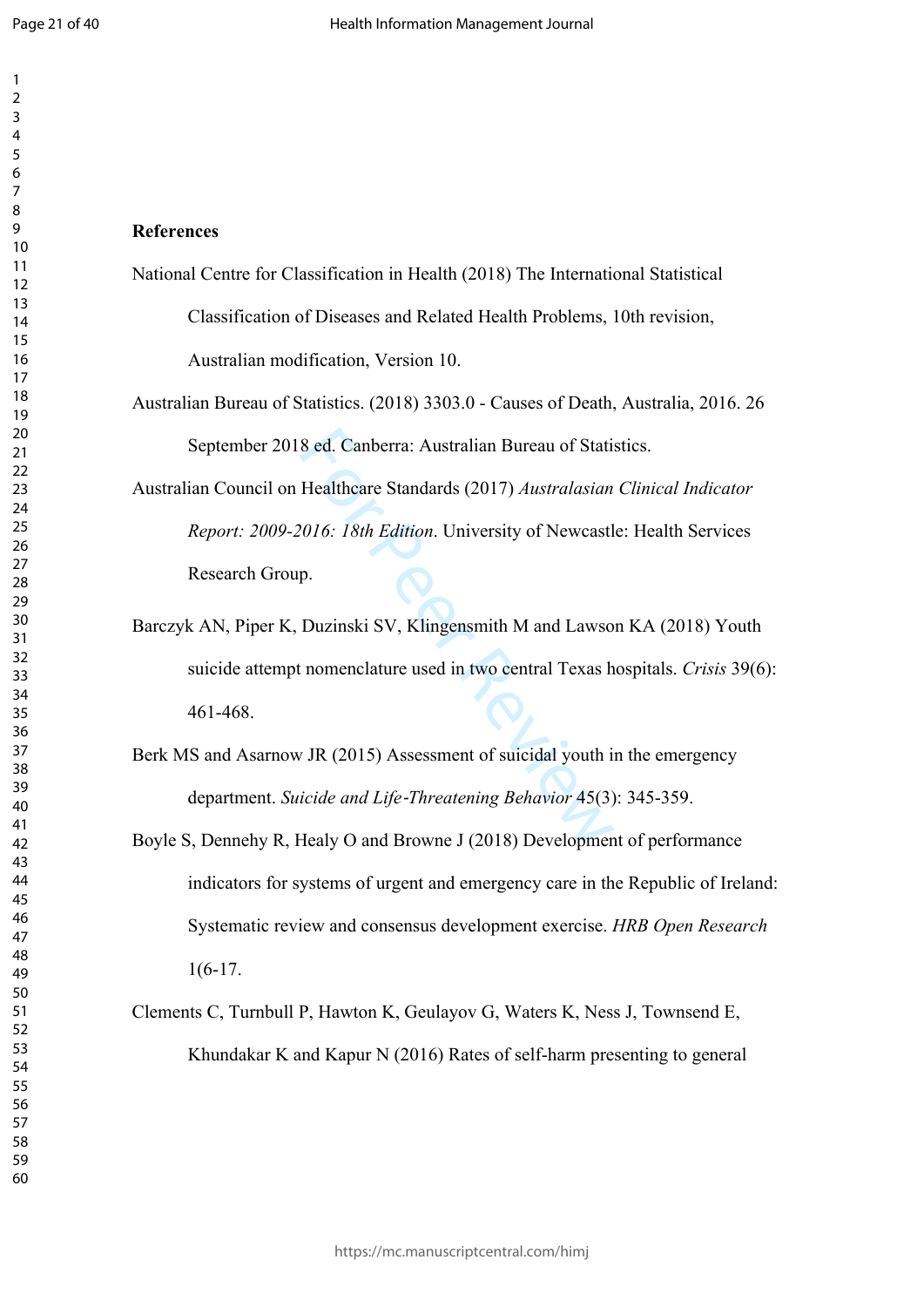hospitals: a comparison of data from the Multicentre Study of Self-Harm in England and Hospital Episode Statistics. *BMJ open* 6(2): e009749.

- Covington D, Hogan M, Abreu J, Berman A, Breux P, Coffey E, Comeau C, Comtois K, Damle C and Davidson L (2011) Suicide care in systems framework. *National Action Alliance: Clinical Care & Intervention Task Force*.
- Da Cruz D, Pearson A, Saini P, Miles C, While D, Swinson N, Williams A, Shaw J, Appleby L and Kapur N (2011) Emergency department contact prior to suicide in mental health patients. *Emergency Medicine Journal* 28(6): 467-471.
- Saini P, Miles C, While D, Swinson N, V,<br>Kapur N (2011) Emergency department c<br>h patients. *Emergency Medicine Journal* 2<br>ertolote JM, Kerkhof AJ and Bille-Brahe l<br>or: Lessons learned from the WHO/EURC<br>15.<br>Challenges in as De Leo D, Burgis S, Bertolote JM, Kerkhof AJ and Bille-Brahe U (2006) Definitions of suicidal behavior: Lessons learned from the WHO/EURO Multicentre Study. *Crisis* 27(1): 4-15.
- Freedenthal S (2007) Challenges in assessing intent to die: can suicide attempters be trusted? *OMEGA-Journal of death and dying* 55(1): 57-70.
- Gold Coast Health. (2016) *Gold Coast Mental Health Suicide Prevention Startegy 2016-2018*: Gold Coast Hospital and Health Services.
- Hedegaard H, Schoenbaum M, Claassen C, Crosby A, Holland K and Proescholdbell S (2018) Issues in developing a surveillance case definition for nonfatal suicide attempt and intentional self-harm using International Classification of Diseases, Tenth Revision, Clinical Modification (ICD-10-CM) Coded Data. *National health statistics reports* 108): 1-19.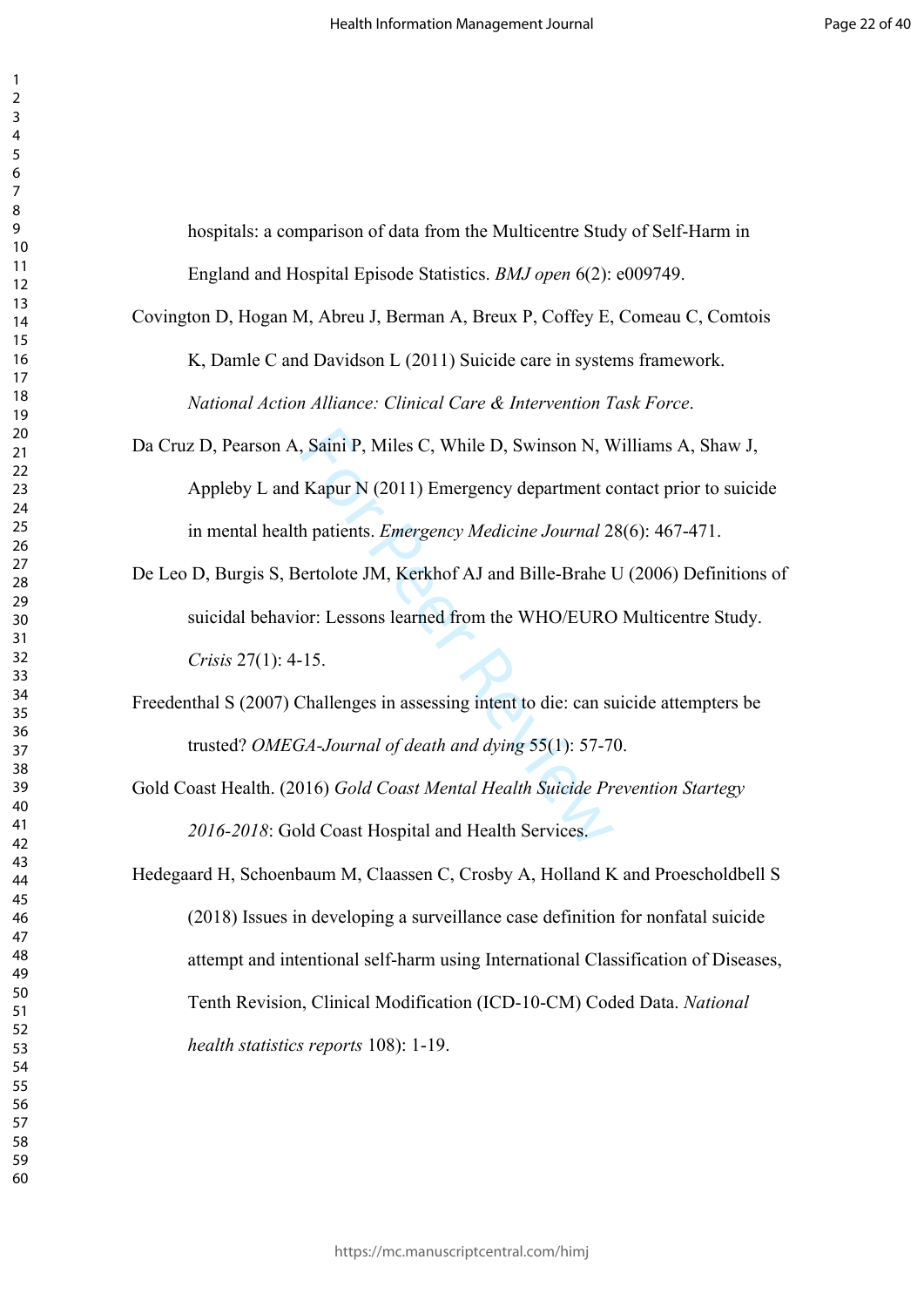$\mathbf{1}$ 

- Howell SC, Wills RA and Johnston TC (2014) Should diagnosis codes from emergency department data be used for case selection for emergency department key performance indicators? *Australian Health Review* 38(1): 38-43.
- Lawley M, Truran D, Hansen D, Good N, Staibb A and Sullivanb C (2017) SnoMAP: Pioneering the Path for Clinical Coding to Improve Patient Care. *Studies in health technology and informatics* 239(55-62.
- or *and informatics* 239(55-62.<br>
Some D, Torkki P and Malmström R (2012)<br>
Dor ED presenting complaints–from free tex<br>
ation. *Scandinavian journal of trauma, res*<br>
dicine 20(1): 76.<br>
Jandley TE, Page A, Lewin TJ, Whyte I a Malmström T, Huuskonen O, Torkki P and Malmström R (2012) Structured classification for ED presenting complaints–from free text field-based approach to ICPC-application. *Scandinavian journal of trauma, resuscitation and emergency medicine* 20(1): 76.
- McGill K, Hiles SA, Handley TE, Page A, Lewin TJ, Whyte I and Carter GL (2018) Is the reported increase in young female hospital-treated intentional self-harm real or artefactual? *Australian & New Zealand Journal of Psychiatry*: 0004867418815977.
- Perera J, Wand T, Bein KJ, Chalkley D, Ivers R, Steinbeck KS, Shields R and Dinh MM (2018) Presentations to NSW emergency departments with self-harm, suicidal ideation, or intentional poisoning, 2010–2014. *Medical journal of Australia* 208(8): 348-353.
- Phillips G, Gerdtz MF, Elsom SJ, Weiland TJ and Castle D (2015) Mental health nurses' dispositional decision ‐making for people presenting to the emergency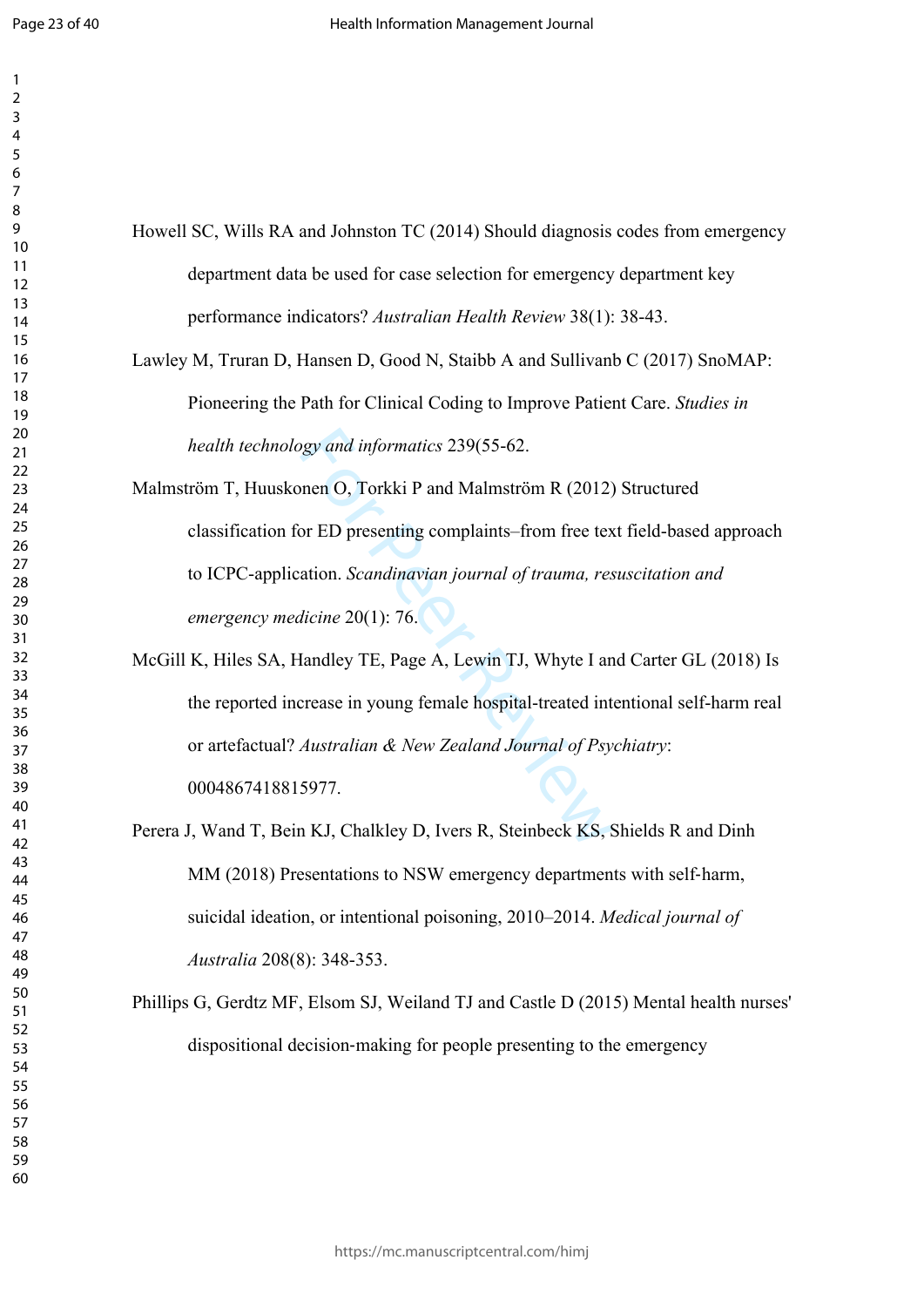department with deliberate self‐harm: An exploratory study. *Perspectives in psychiatric care* 51(2): 148-153.

- Randall JR, Roos LL, Lix LM, Katz LY and Bolton JM (2017) Emergency department and inpatient coding for self‐harm and suicide attempts: Validation using clinician assessment data. *International journal of methods in psychiatric research* 26(3): e1559.
- Spicer RS and Miller TR (2000) Suicide acts in 8 states: incidence and case fatality rates by demographics and method. *American Journal of Public Health* 90(12): 1885-1891.
- et et al. The C2000 Suicide acts in 8 states: incidend<br>
ER (2000) Suicide acts in 8 states: incidend<br>
Fraphics and method. American Journal of<br>
J. Chesin M, Chaudhury S, Jager-Hyman S<br>
17) Suicidal behavior and non-suicida Stanley B, Currier GW, Chesin M, Chaudhury S, Jager-Hyman S, Gafalvy H and Brown GK (2017) Suicidal behavior and non-suicidal self-injury in emergency departments underestimated by administrative claims data. *Crisis* 39(5): 318- 325.
- Stapelberg NCJ, Fugelli P, Sveticic J, Dave H and Turner K (submitted) Data mining for records of suicidal and self harm presentations to hospital and health service emergency departments using an evolutionary algorithm.
- State of Queensland (2018) *Monitoring and Intervention Plan for Measurement Strategy for 'Connecting care to recovery 2016-2021: a plan for Queensland's State-funded mental health, alcohol and other drug services*. Brisbane: Queensland Health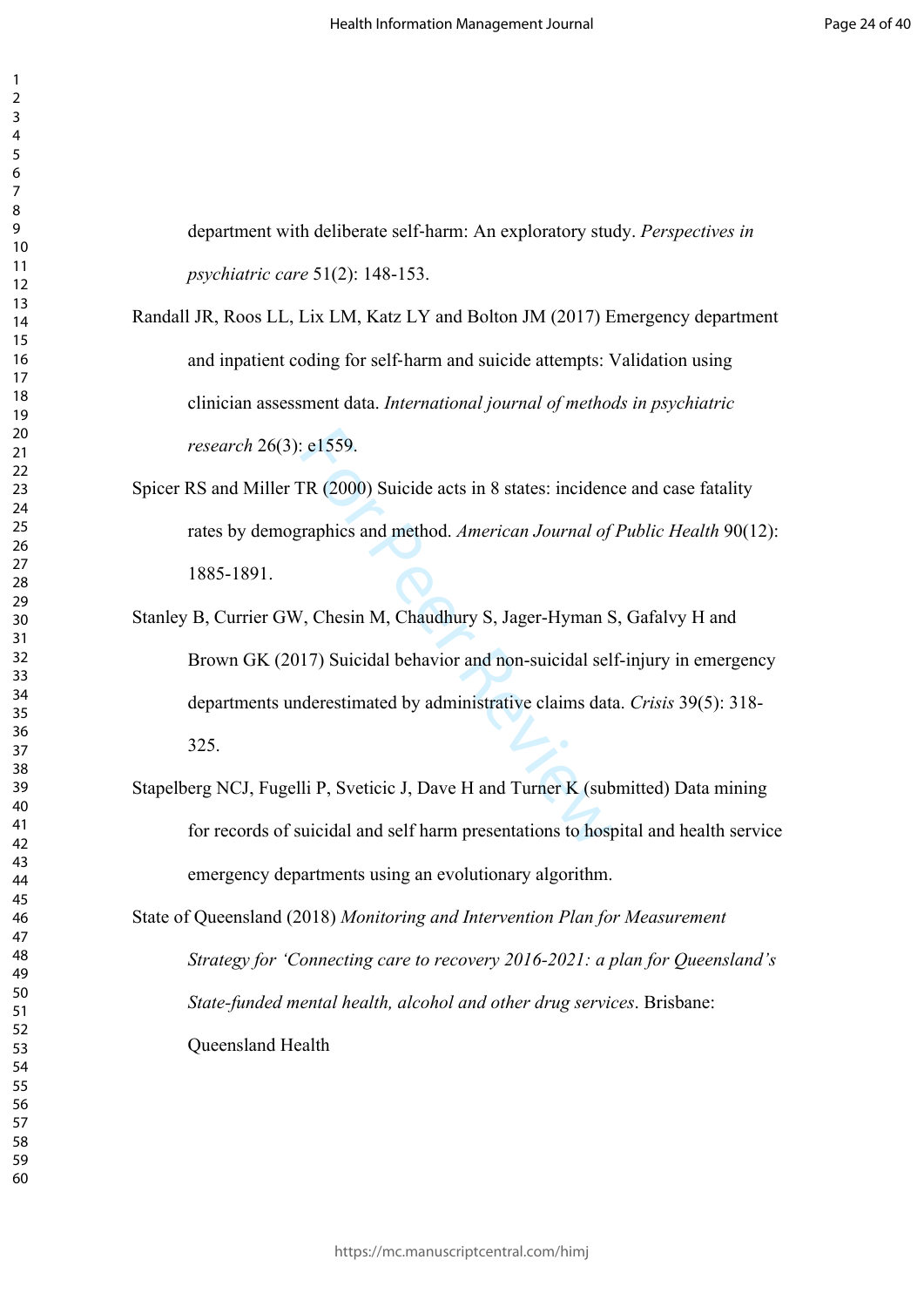| 1                  |  |
|--------------------|--|
| $\overline{c}$     |  |
| 3<br>4             |  |
|                    |  |
| 5                  |  |
| 6<br>7<br>8        |  |
|                    |  |
|                    |  |
| 9                  |  |
| 10                 |  |
| $\overline{11}$    |  |
| $\overline{12}$    |  |
| 13                 |  |
| $\overline{14}$    |  |
| 15                 |  |
| $\frac{16}{2}$     |  |
| 17<br>18           |  |
|                    |  |
| 19                 |  |
| 20                 |  |
| $\overline{21}$    |  |
| .<br>22<br>.<br>23 |  |
| 24                 |  |
| 25                 |  |
|                    |  |
| 26<br>27           |  |
| 28                 |  |
| 29                 |  |
| 30                 |  |
| 31                 |  |
| 32                 |  |
| 33                 |  |
| 34                 |  |
| 35                 |  |
| 36                 |  |
| 37                 |  |
| Rξ                 |  |
| 39                 |  |
| 40                 |  |
| 41                 |  |
| 42                 |  |
| 43                 |  |
| 44                 |  |
| 45                 |  |
| 46                 |  |
| 47                 |  |
| 48                 |  |
| 49                 |  |
| 50                 |  |
| 51                 |  |
| 52                 |  |
| 53                 |  |
| 54                 |  |
| 55                 |  |
| 56                 |  |
| 57                 |  |
| 58                 |  |

  Walkup JT, Townsend L, Crystal S and Olfson M (2012) A systematic review of validated methods for identifying suicide or suicidal ideation using administrative or claims data. *Pharmacoepidemiology and drug safety* 21(174- 182.

WHO (2014) *Preventing suicide: a global imperative*. Geneva: World Health Organization.

WHO (2016) *Practice manual for establishing and maintaining surveillance systems for suicide attempts and self-harm*. Geneva: World Health Organisation.

Per Person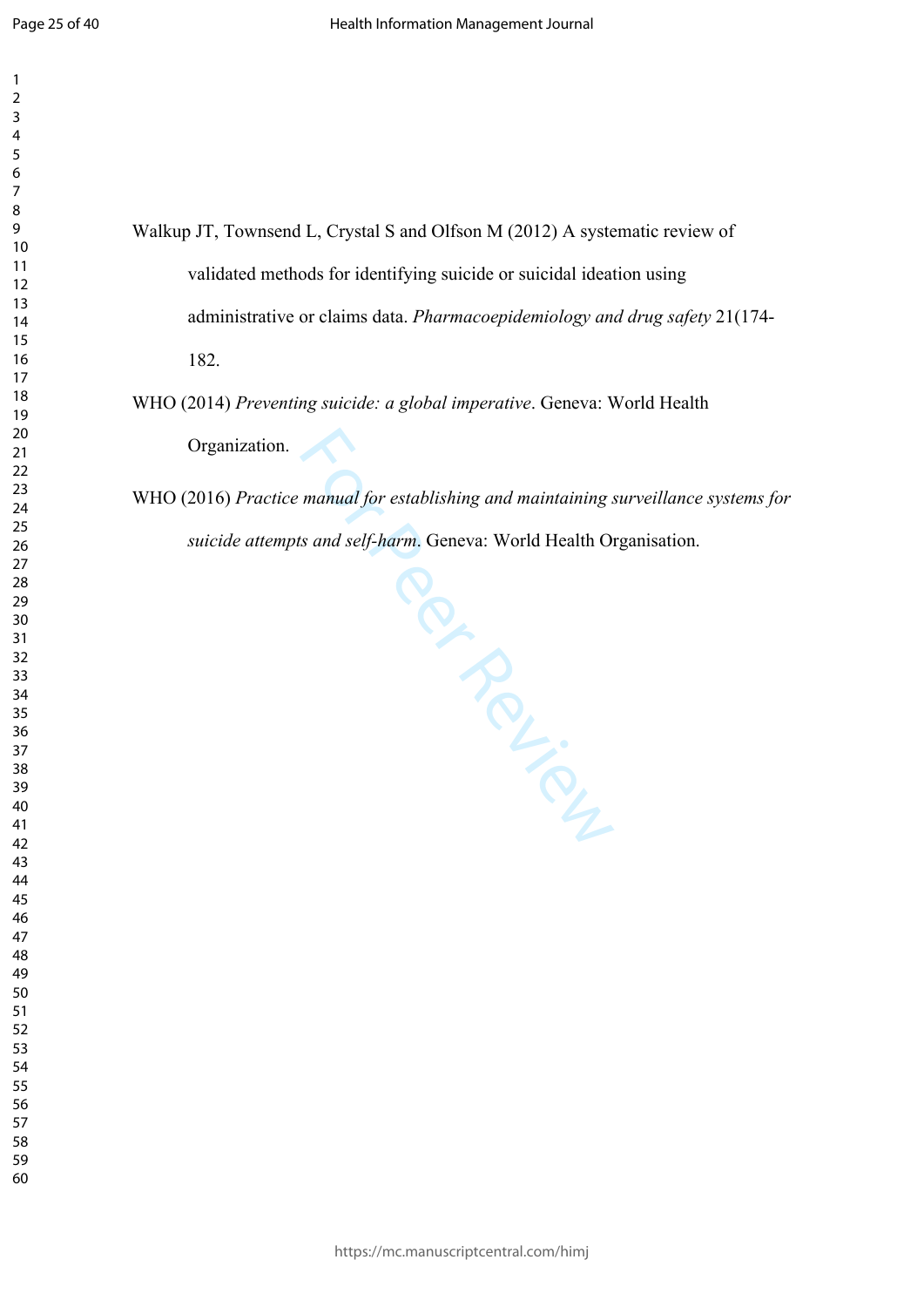### **Tables**

*Table 1. Demographic characteristics of the sample of suicidal and self-harm* 

#### *presentations*

|                   | <b>Suicide</b> | <b>NSSI</b> | <b>Suicidal</b> |
|-------------------|----------------|-------------|-----------------|
|                   | attempt        |             | ideation        |
|                   | $N = 742$      | $N = 187$   | $N=1,611$       |
|                   | 33.3           | 25.7        | 33.7            |
| Age (mean)        | $(SD=16.0)$    | $(SD=12.0)$ | $(SD=15.3)$     |
| <b>Sex</b>        |                |             |                 |
| Female            | 63.9%          | 67.4%       | 46.4%           |
| Male              | 36.1%          | 32.6%       | 53.6%           |
| Indigenous status |                |             |                 |
| Indigenous        | 6.9%           | 3.7%        | 4.3%            |
| Not Indigenous    | 93.1%          | 96.3%       | 95.7%           |

60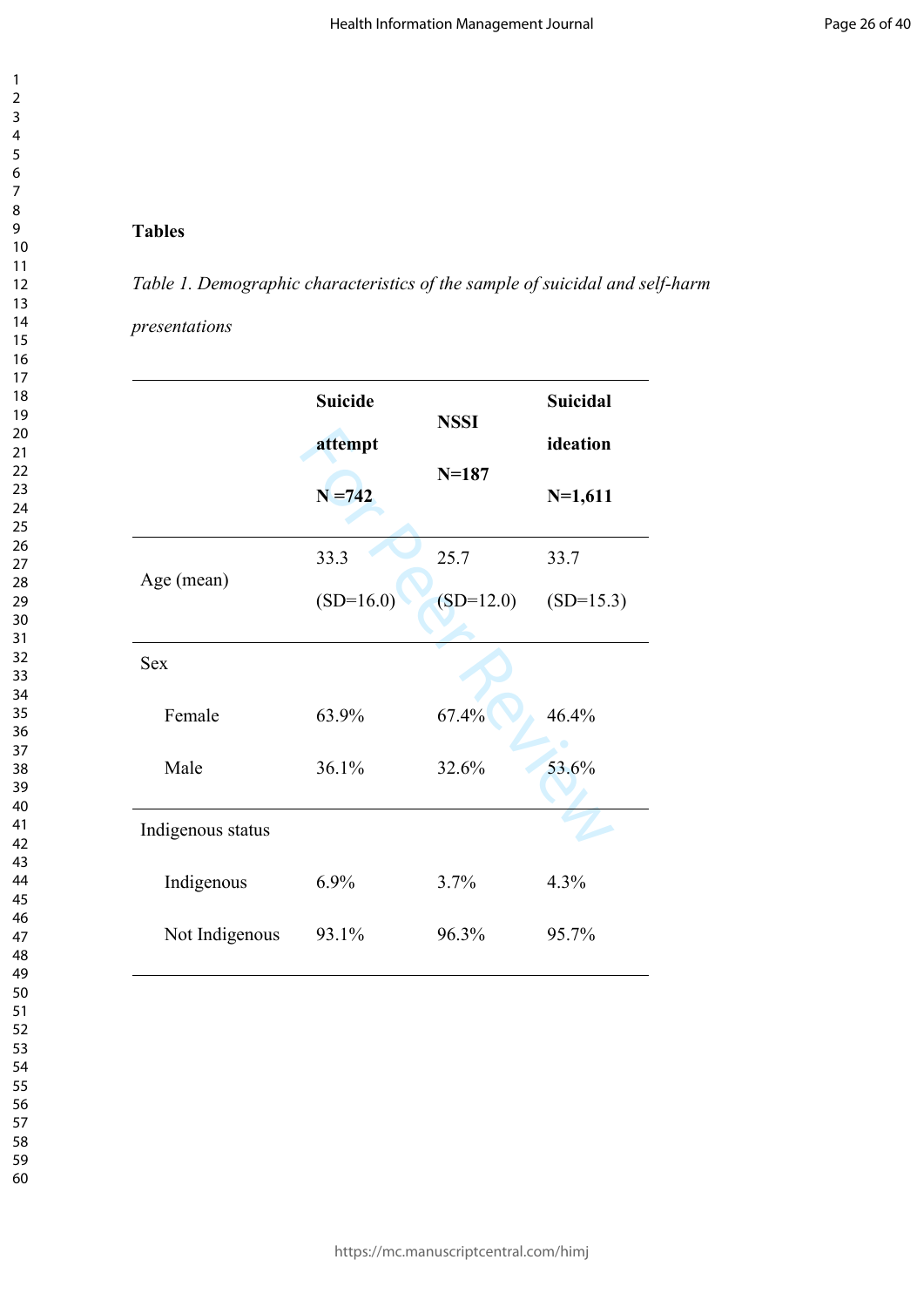$\mathbf{1}$  $\overline{2}$  $\overline{3}$  $\overline{4}$  $\overline{7}$  $\overline{9}$ 

 

## *Table 2. Distribution of ICD-10-AM codes as primary diagnosis assigned to suicidal*

*and self-harm presentations*

| SUICIDE ATTEMPTS ( $N = 742$ ) |                                            |             |               |
|--------------------------------|--------------------------------------------|-------------|---------------|
| $ICD-10-AM$<br>code            | <b>ICD-10-AM</b> description               | $\mathbf n$ | $\frac{0}{0}$ |
| T50.9                          | Other drug poisoning                       | 154         | 20.8          |
| X84                            | Intentional self-harm by unspecified means | 130         | 17.5          |
| R45.81                         | Suicidal ideation                          | 89          | 12.0          |
| T39.1                          | Paracetamol poisoning                      | 88          | 11.9          |
| T42.4                          | Benzodiazepine poisoning                   | 56          | 7.5           |
| T43.9                          | Antidepressant poisoning                   | 50          | 6.7           |
| T43.5                          | Antipsychotic poisoning                    | 24          | 3.2           |
| F32.9                          | Depression                                 | 19          | 2.6           |
| F43.9                          | Reaction to severe stress                  | 15          | 2.0           |
| T40.0                          | Opiate toxicity                            | 14          | 1.9           |
| T44.3                          | Anticholinergic poisoning                  | 10          | 1.3           |
| <b>T71</b>                     | Asphyxiation, strangulation, hanging       | 10          | 1.3           |
| F10.0                          | Alcohol intoxication                       | 8           | 1.1           |
| T44.7                          | Beta-blocker poisoning                     | 8           | 1.1           |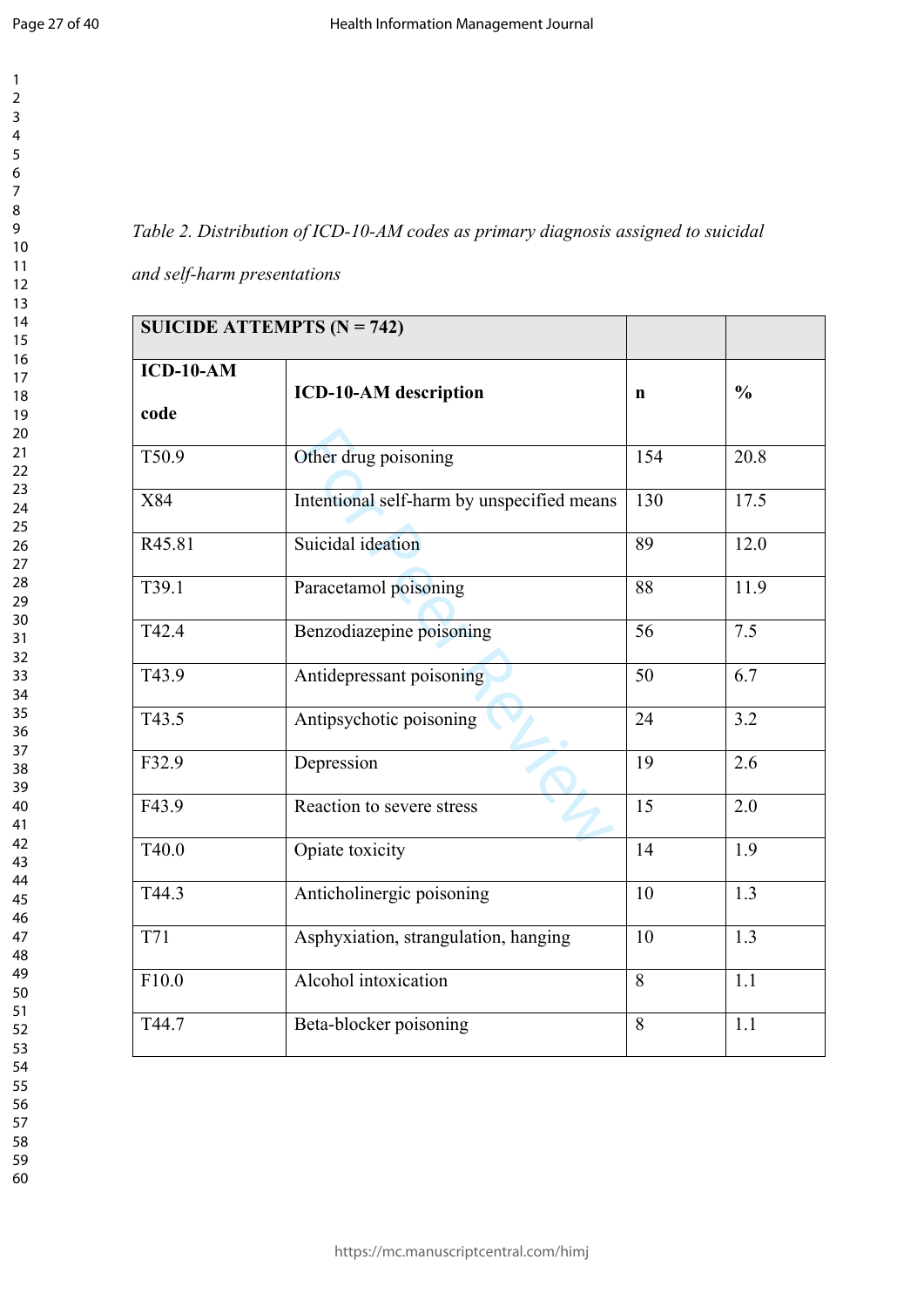| 3                 |  |
|-------------------|--|
| 4                 |  |
| 5                 |  |
| 6                 |  |
|                   |  |
| 7<br>8            |  |
|                   |  |
|                   |  |
| 9<br>10           |  |
| 1<br>$\mathbf{1}$ |  |
| 1<br>2            |  |
|                   |  |
| 13<br>14<br>15    |  |
|                   |  |
|                   |  |
| 16<br>17<br>18    |  |
|                   |  |
|                   |  |
|                   |  |
| 19                |  |
| 20                |  |
| $\overline{21}$   |  |
| $\overline{22}$   |  |
| --<br>23          |  |
| 24                |  |
| 25                |  |
|                   |  |
| 26                |  |
| $\overline{27}$   |  |
| 28                |  |
| 29                |  |
|                   |  |
| 30                |  |
|                   |  |
| 31<br>32<br>33    |  |
|                   |  |
| 34                |  |
| 35                |  |
|                   |  |
| 36                |  |
| 37                |  |
| 38                |  |
| 39                |  |
| 40                |  |
|                   |  |
| 41                |  |
| 42                |  |
| 4:<br>ξ           |  |
| 44                |  |
| 45                |  |
| 46                |  |
|                   |  |
| 47                |  |
| 48                |  |
| 49                |  |
| 50                |  |
| 51                |  |
|                   |  |
| 52                |  |
| 53                |  |
| 54                |  |
| 55                |  |
| 56                |  |
|                   |  |
| 57                |  |
| 58                |  |
| 59                |  |

  $\overline{2}$ 

| T43.69                                                                                   | Amphetamine poisoning                                                              | $\overline{7}$ | 0.9 |  |
|------------------------------------------------------------------------------------------|------------------------------------------------------------------------------------|----------------|-----|--|
| T45.0                                                                                    | Antiemetic poisoning                                                               | $\overline{7}$ | 0.9 |  |
| F19.2                                                                                    | Drug addiction                                                                     | 5              | 0.7 |  |
| S51.9                                                                                    | Lacerated forearm                                                                  | 5              | 0.7 |  |
| T39.3                                                                                    | Nonsteroidal anti-inflammatory poisoning                                           | 5              | 0.7 |  |
| F <sub>29</sub>                                                                          | Psychotic episode                                                                  | $\overline{4}$ | 0.5 |  |
| Z53.2                                                                                    | Medical advice on medication                                                       | $\overline{4}$ | 0.5 |  |
|                                                                                          | ICD-10-AM codes with frequency of 3 or less: F09 Unspecific organic or symptomatic |                |     |  |
| mental disorder, F10.3 Alcohol withdrawal syndrome, F20.9 Schizophrenia, F41.9           |                                                                                    |                |     |  |
| Anxiety, F50.0 Anorexia nervosa, F60.9 Personality disorder, F91.9 Behavioural           |                                                                                    |                |     |  |
| problems – child, S11.8 Lacerated neck, S61.9 Lacerated hand or wrist, S83.6 Knee sprain |                                                                                    |                |     |  |
| / strain, S91.7 Lacerated ankle and foot, T01.2 Multiple lacerations, T14.6 Lacerated    |                                                                                    |                |     |  |
| tendon and/or muscle, T38.3 Other antidiabetic poisoning, T39.0 Salicylate poisoning,    |                                                                                    |                |     |  |
| T45.5 Antihistamine poisoning, T46.1 Warfarin poisoning, T58 Carbon monoxide             |                                                                                    |                |     |  |
| inhalation. T88.7 Other medication side-effect.                                          |                                                                                    |                |     |  |

inhalation, T88.7 Other medication side-effect.

|             | NON- SUICIDAL SELF INJURY ( $N = 187$ )    |    |               |
|-------------|--------------------------------------------|----|---------------|
| $ICD-10-AM$ | <b>ICD-10-AM</b> description               |    | $\frac{6}{6}$ |
| code        |                                            | n  |               |
| X84         | Intentional self-harm by unspecified means | 68 | 36.4          |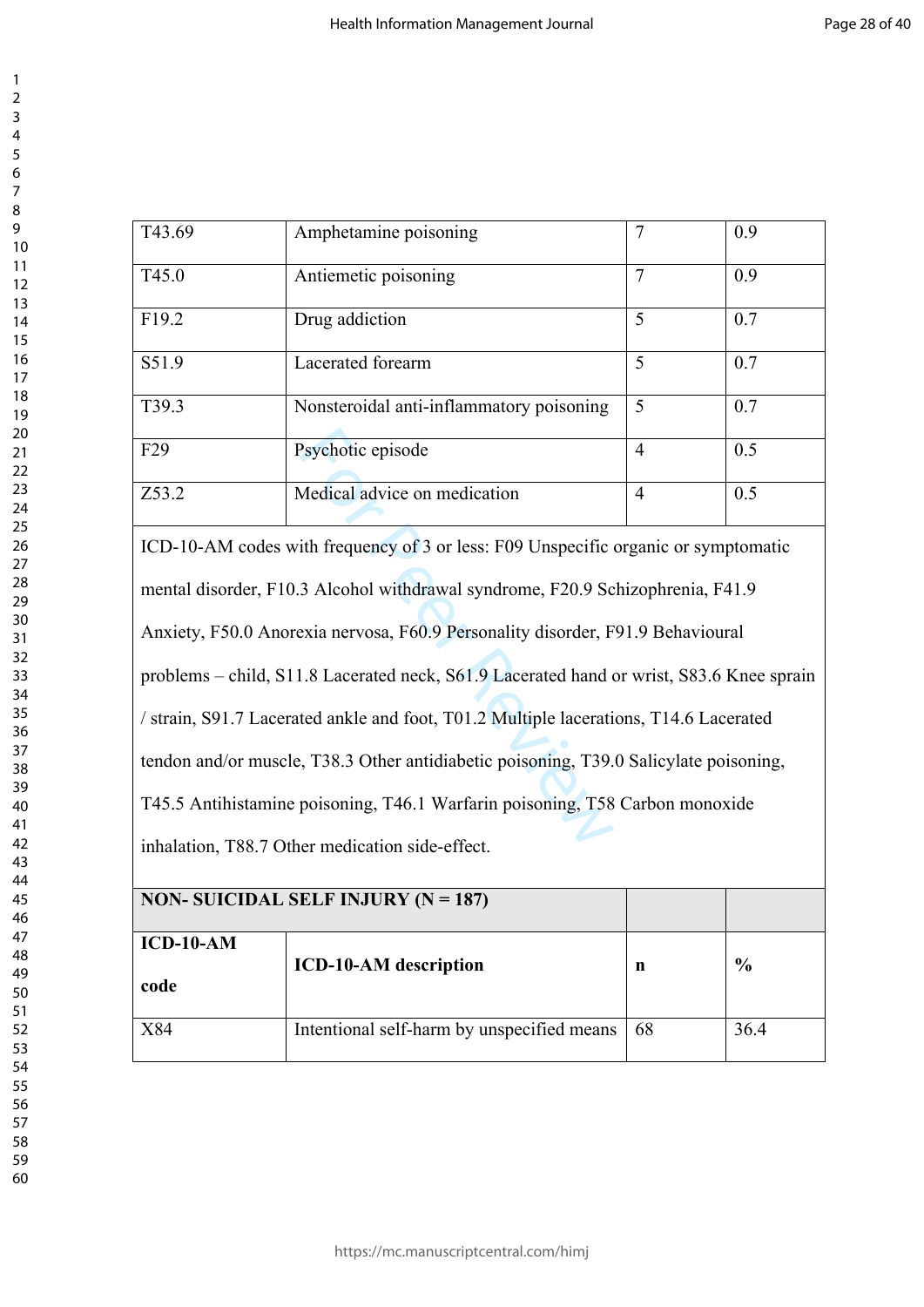| Suicidal ideation             | 30             | 16.0 |
|-------------------------------|----------------|------|
| Reaction to severe stress     | 18             | 9.6  |
| Lacerated forearm             | 12             | 6.4  |
| Depression                    | 10             | 5.3  |
| Behavioural problems - child  | 7              | 3.7  |
| Personality disorder          | 6              | 3.2  |
| Multiple superficial injuries | $\overline{4}$ | 2.1  |
| Medical advice on medication  | $\overline{4}$ | 2.1  |
|                               |                |      |

Personality disorder<br>
Multiple superficial injuries<br>
Medical advice on medication<br>
ith frequency of 3 or less: F10.0 Alcohol in<br>
otic episode, F32.3 Depression – psychotic<br>
agnosis, S31.1 Lacerated abdomen or lower<br>
erated ICD-10-AM codes with frequency of 3 or less: F10.0 Alcohol intoxication, F19.2 Drug addiction, F29 Psychotic episode, F32.3 Depression – psychotic, F41.9 Anxiety, F99 Mental illness - no diagnosis, S31.1 Lacerated abdomen or lower back, S41.1 Lacerated upper arm, S61.9 Lacerated hand or wrist, S71.1 Lacerated thigh, S81.9 Lacerated lower leg, T01.2 Multiple lacerations, T14.6 Lacerated tendon and/or muscle, T42.4 Benzodiazepine poisoning, T43.69 Amphetamine poisoning, T43.9 Antidepressant poisoning, T44.7 Beta-blocker poisoning, T50.9 Other drug poisoning.

| <b>SUICIDAL IDEATION (N=1,611)</b> |                              |     |               |
|------------------------------------|------------------------------|-----|---------------|
| $ICD-10-AM$<br>code                | <b>ICD-10-AM</b> description | n   | $\frac{0}{0}$ |
| R <sub>45.81</sub>                 | Suicidal ideation            | 667 | 41.4          |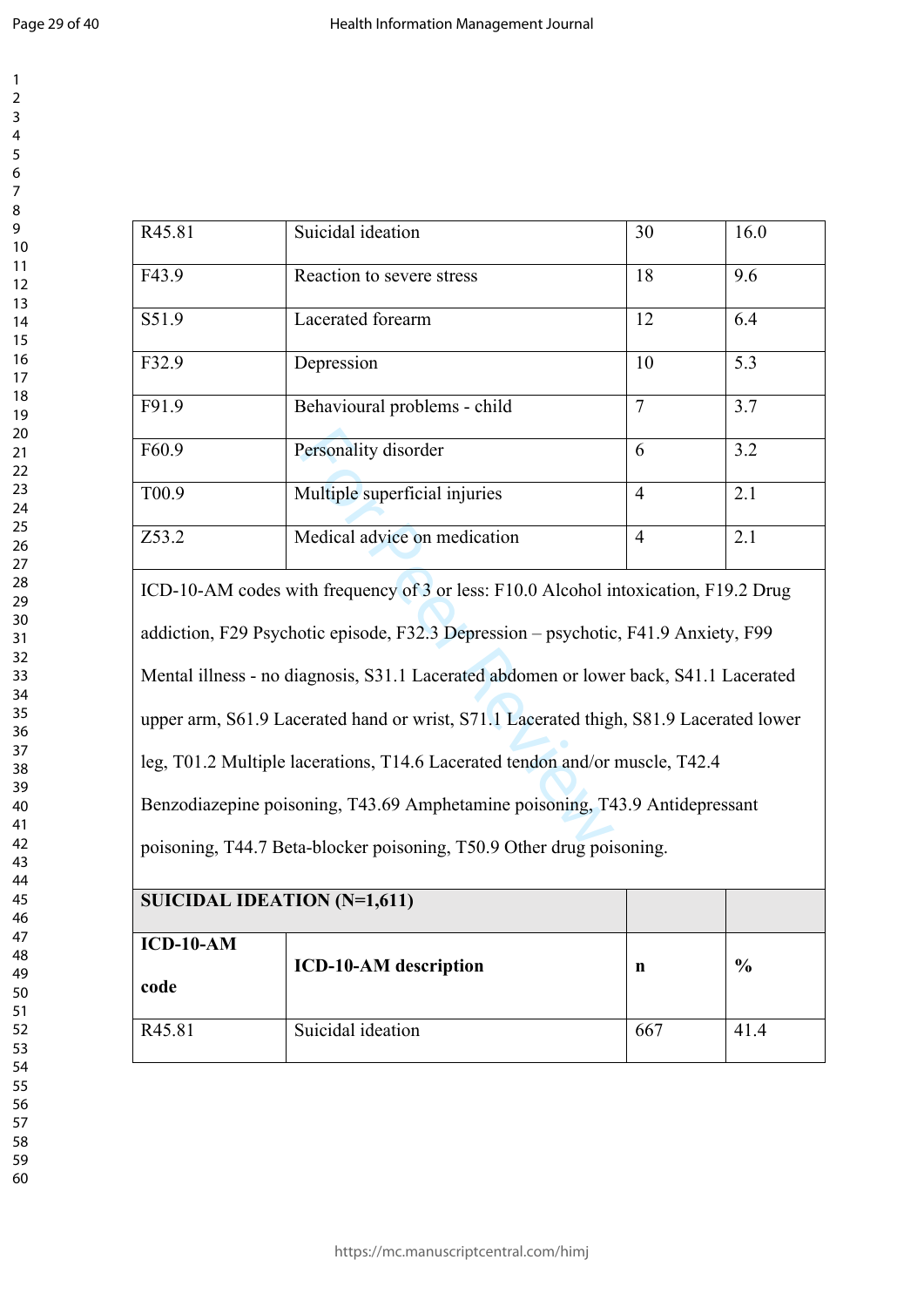| F43.9           | Reaction to severe stress                  | 254            | 15.8 |
|-----------------|--------------------------------------------|----------------|------|
| F32.9           | Depression                                 | 172            | 10.7 |
| F10.0           | Alcohol intoxication                       | 86             | 5.3  |
| F <sub>29</sub> | Psychotic episode                          | 55             | 3.4  |
| F41.9           | Anxiety                                    | 52             | 3.2  |
| F60.9           | Personality disorder                       | 48             | 3.0  |
| F91.9           | Behavioural problems - child               | 42             | 2.6  |
| F99             | Mental illness - no diagnosis              | 31             | 1.9  |
| X84             | Intentional self-harm by unspecified means | 29             | 1.8  |
| F19.9           | Drug induced mental disorder               | 25             | 1.6  |
| F20.9           | Schizophrenia                              | 20             | 1.2  |
| Z53.2           | Medical advice on medication               | 17             | 1.1  |
| F19.2           | Drug addiction                             | 15             | 0.9  |
| F10.3           | Alcohol withdrawal syndrome                | 13             | 0.8  |
| F31.1           | Bipolar affective disorder - manic         | 12             | 0.7  |
| Z60.9           | Did not wait                               | 9              | 0.6  |
| T50.9           | Other drug poisoning                       | 8              | 0.5  |
| I20.0           | Possible cardiac chest pain                | $\overline{7}$ | 0.4  |
| F32.3           | Depression - psychotic                     | 5              | 0.3  |

https://mc.manuscriptcentral.com/himj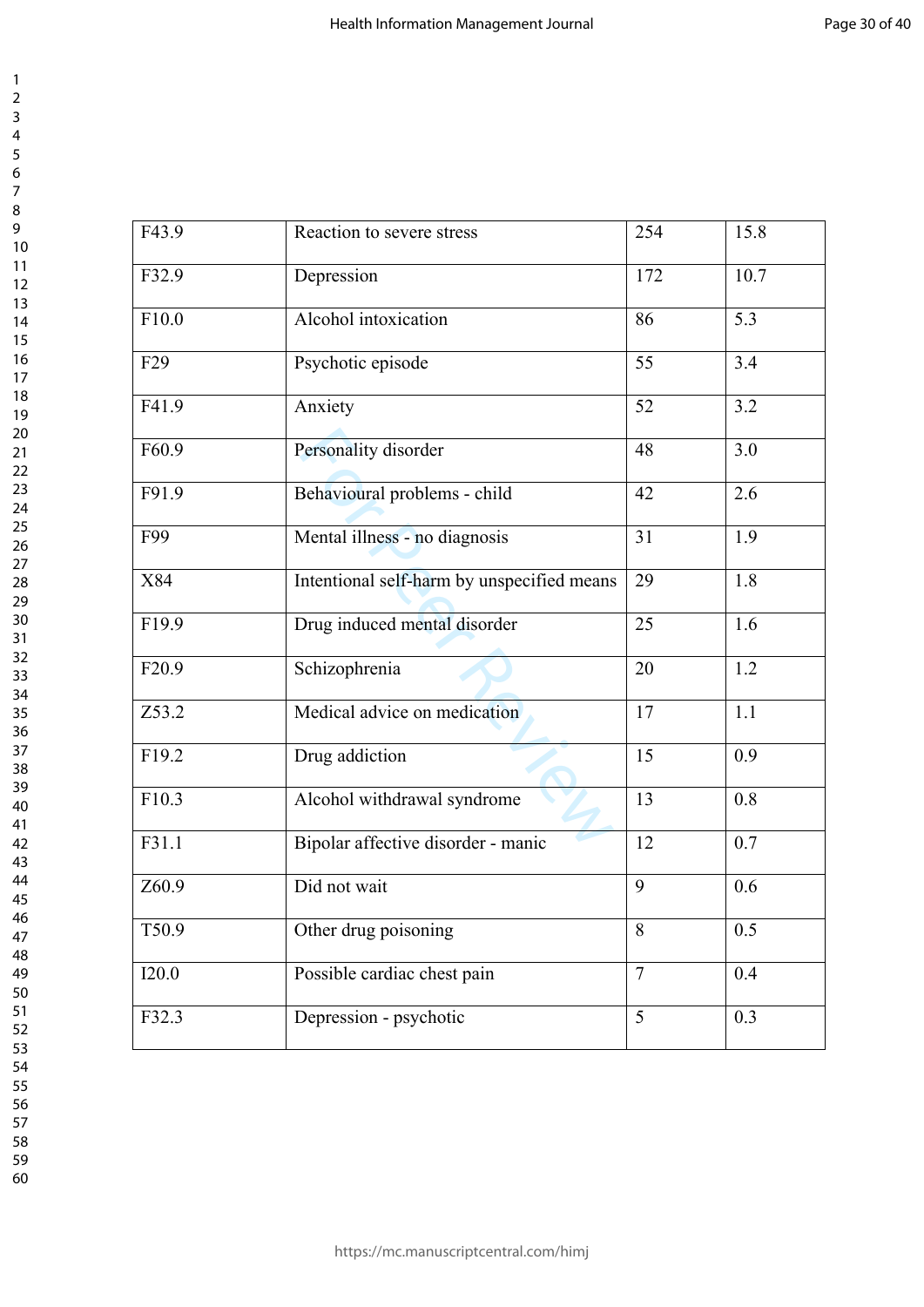$\mathbf{1}$  $\overline{2}$  $\overline{3}$ 

| F41.0 | Panic attack                                                                                                                                                                                                                                                                                                                                                                                                                                                                                                             | 5              | 0.3 |  |
|-------|--------------------------------------------------------------------------------------------------------------------------------------------------------------------------------------------------------------------------------------------------------------------------------------------------------------------------------------------------------------------------------------------------------------------------------------------------------------------------------------------------------------------------|----------------|-----|--|
| F50.0 | Anorexia nervosa                                                                                                                                                                                                                                                                                                                                                                                                                                                                                                         | 5              | 0.3 |  |
| F31.3 | Bipolar affective disorder - depressed                                                                                                                                                                                                                                                                                                                                                                                                                                                                                   | $\overline{4}$ | 0.2 |  |
| T42.4 | Benzodiazepine poisoning                                                                                                                                                                                                                                                                                                                                                                                                                                                                                                 | $\overline{4}$ | 0.2 |  |
|       | ICD-10-AM codes with frequency of 3 or less: B34.9 Viral infection, E86 Dehydration,<br>F51.0 Insomnia - non-organic, R07.3 Non-cardiac chest pain, R55 Syncope / collapse,<br>S62.6 Fracture of other finger, T00.9 Multiple superficial injuries, T39.1 Paracetamol<br>poisoning, T40.0 Opiate toxicity, T43.69 Amphetamine poisoning, T43.9 Antidepressant<br>poisoning, T44.3 Anticholinergic poisoning, T71 Asphyxiation, strangulation, hanging,<br>Z04.8 Examination and observation for other specified reasons. |                |     |  |
|       | $L_{\stackrel{\cdot}{\sim}}$                                                                                                                                                                                                                                                                                                                                                                                                                                                                                             |                |     |  |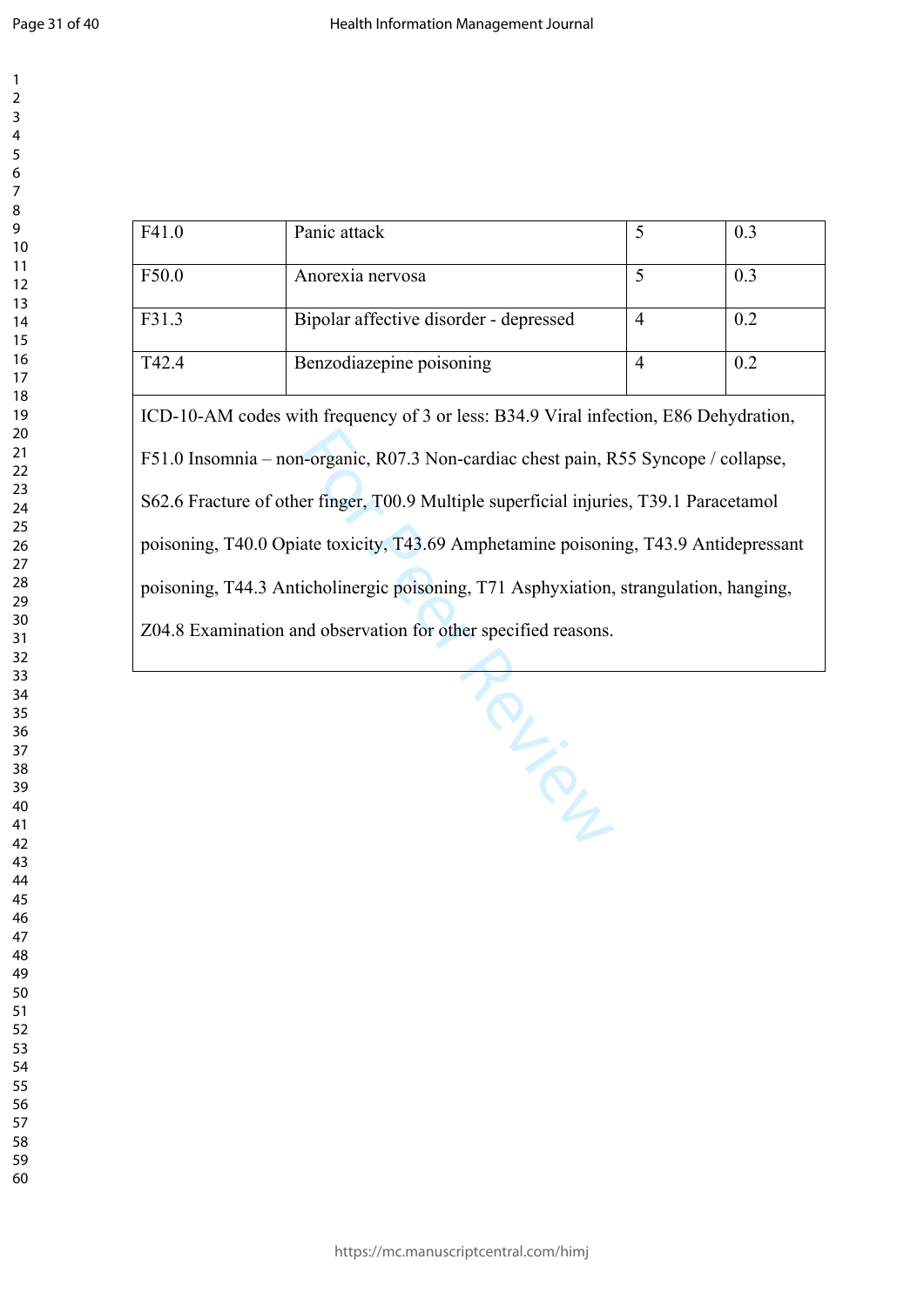## *Table 3. Distribution of presenting complaints assigned to suicidal and self-harm*

*presentations*

| SUICIDE ATTEMPTS ( $N = 742$ )                                                                                                                                             |                                              |                |               |
|----------------------------------------------------------------------------------------------------------------------------------------------------------------------------|----------------------------------------------|----------------|---------------|
| Presenting<br>complaint - code                                                                                                                                             | <b>Presenting complaint – description</b>    | $\mathbf n$    | $\frac{0}{0}$ |
| 30005                                                                                                                                                                      | Suicidal-homicidal ideation                  | 240            | 32.3          |
| 9038                                                                                                                                                                       | Overdose / Toxic exposure                    | 215            | 29.0          |
| 36000                                                                                                                                                                      | Symptoms signs                               | 100            | 13.5          |
| 30000                                                                                                                                                                      | Mental health                                | 89             | 12.0          |
| 21001                                                                                                                                                                      | Altered LOC                                  | 17             | 2.3           |
| 9000                                                                                                                                                                       | Injury                                       | 14             | 1.9           |
| 9033                                                                                                                                                                       | Laceration / Skin tear                       | 14             | 1.9           |
| 31000                                                                                                                                                                      | Altered mental state / Neurological symptoms | 11             | 1.5           |
| 30003                                                                                                                                                                      | Mood disturbance                             | 10             | 1.3           |
| 30001                                                                                                                                                                      | Addiction / Dependency                       | 6              | 0.8           |
| 9040                                                                                                                                                                       | Strangulation / Asphyxia                     | $\overline{4}$ | 0.5           |
| 11002                                                                                                                                                                      | Anxiety / Agitation                          | $\overline{4}$ | 0.5           |
| Presenting complaints with frequency of 3 or less cases: 1 Multi-trauma, 9012 Fall, 9036<br>MVC-driver, 11001 Aggression, 16003 Hallucinations, 17001 Planned ED recall or |                                              |                |               |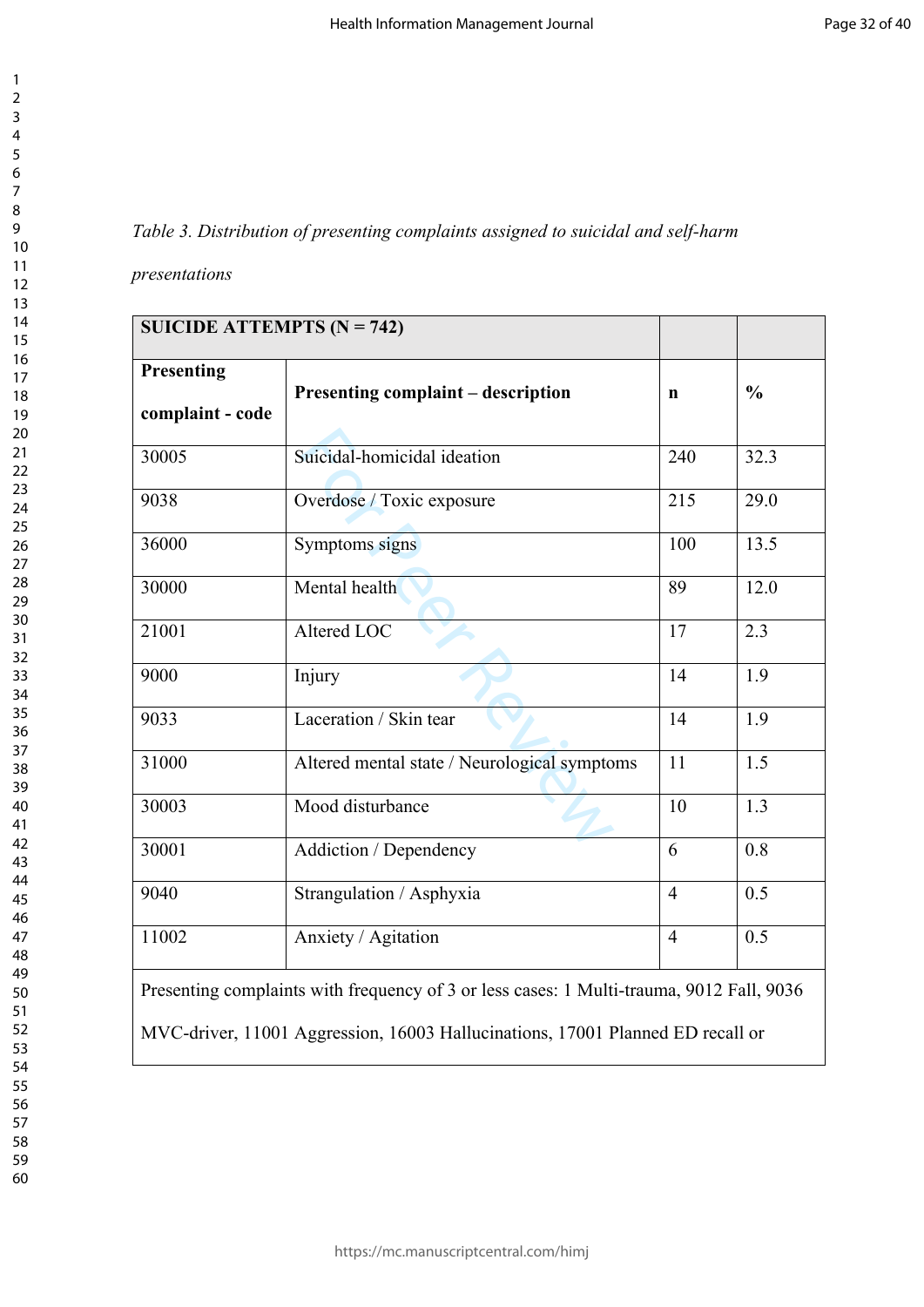$\mathbf{1}$  $\overline{2}$  $\overline{3}$  $\overline{4}$ 

review, 17002 Admission / Transfer, 17004 Inpatient team review, 21020 Seizure, 25004 Abdo / pelvis / perineal pain, 25006 Chest pain, 25011 Limb / joint pain, 25013 Neck / throat pain, 36010 Diarrhoea, 36015 Nausea / Vomiting.

|                                | NON- SUICIDAL SELF INJURY ( $N = 187$ )                                                |             |               |  |
|--------------------------------|----------------------------------------------------------------------------------------|-------------|---------------|--|
| Presenting<br>complaint - code | <b>Presenting complaint – description</b>                                              | $\mathbf n$ | $\frac{0}{0}$ |  |
| 30005                          | Suicidal-homicidal ideation                                                            | 60          | 32.1          |  |
| 30000                          | Mental health                                                                          | 49          | 26.2          |  |
| 9033                           | Laceration / Skin tear                                                                 | 22          | 11.8          |  |
| 9000                           | Injury                                                                                 | 12          | 6.4           |  |
| 11002                          | Anxiety / Agitation                                                                    | 10          | 5.3           |  |
| 36000                          | Symptoms signs                                                                         | 8           | 4.3           |  |
| 9038                           | $\overline{7}$<br>3.7<br>Overdose / Toxic exposure                                     |             |               |  |
| 30003                          | Mood disturbance                                                                       | 6           | 3.2           |  |
|                                | Presenting complaints with frequency of 3 or less cases: 9023 Penetrating injury, 9029 |             |               |  |
|                                | Blunt injury, 9030 Burn / scald, 11001 Aggression, 16003 Hallucinations, 17005         |             |               |  |
|                                | Requesting investigation, 30001 Addiction / dependency, 30004 Sleep disturbance.       |             |               |  |

# **SUICIDAL IDEATION (N=1,611)**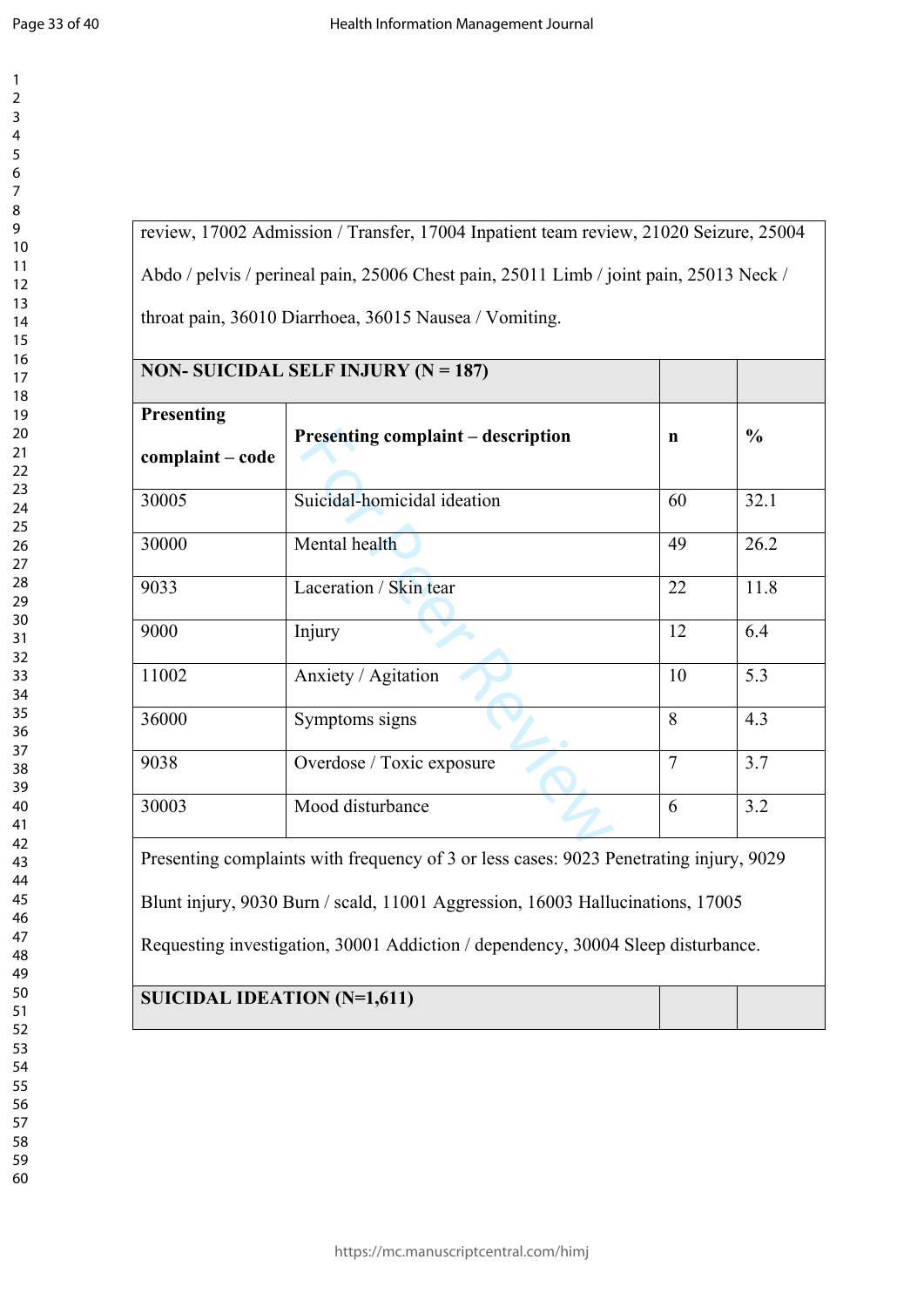| Presenting       |                                                                                        |                | $\frac{0}{0}$ |  |
|------------------|----------------------------------------------------------------------------------------|----------------|---------------|--|
| complaint - code | <b>Presenting complaint – description</b>                                              | n              |               |  |
| 30005            | Suicidal-homicidal ideation                                                            | 826            | 51.3          |  |
| 30000            | Mental health                                                                          | 379            | 23.5          |  |
| 30003            | Mood disturbance                                                                       | 107            | 6.6           |  |
| 36000            | Symptoms signs                                                                         | 103            | 6.4           |  |
| 11002            | Anxiety / Agitation                                                                    | 67             | 4.2           |  |
| 31000            | Altered mental state / Neurological symptoms                                           | 32             | 2.0           |  |
| 16003            | Hallucinations                                                                         | 22             | 1.4           |  |
| 11001            | Aggression                                                                             | 17             | 1.1           |  |
| 30001            | Addiction / Dependency                                                                 | 10             | 0.6           |  |
| 9038             | Overdose / Toxic exposure                                                              | 5              | 0.3           |  |
| 17000            | Reviews / Admissions<br>5<br>0.3                                                       |                |               |  |
| 25006            | Chest pain                                                                             | $\overline{4}$ | 0.2           |  |
|                  | Presenting complaints with frequency of 3 or less cases: 30004 Sleep disturbance, 9000 |                |               |  |
|                  | Injury, 9012 Fall, 9029 Blunt injury, 9033 Laceration / skin tear, 9036 MVC-driver,    |                |               |  |

17007 Social concern (includes child protection), 17008 Unplanned ED representation,

21001 Altered LOC, 21002 Altered sensation, 21020 Seizure, 25004 Abdo / pelvis /

perineal pain, 25005 Back pain, 30002 Eating disorder, 32001 Altered breathing, 36002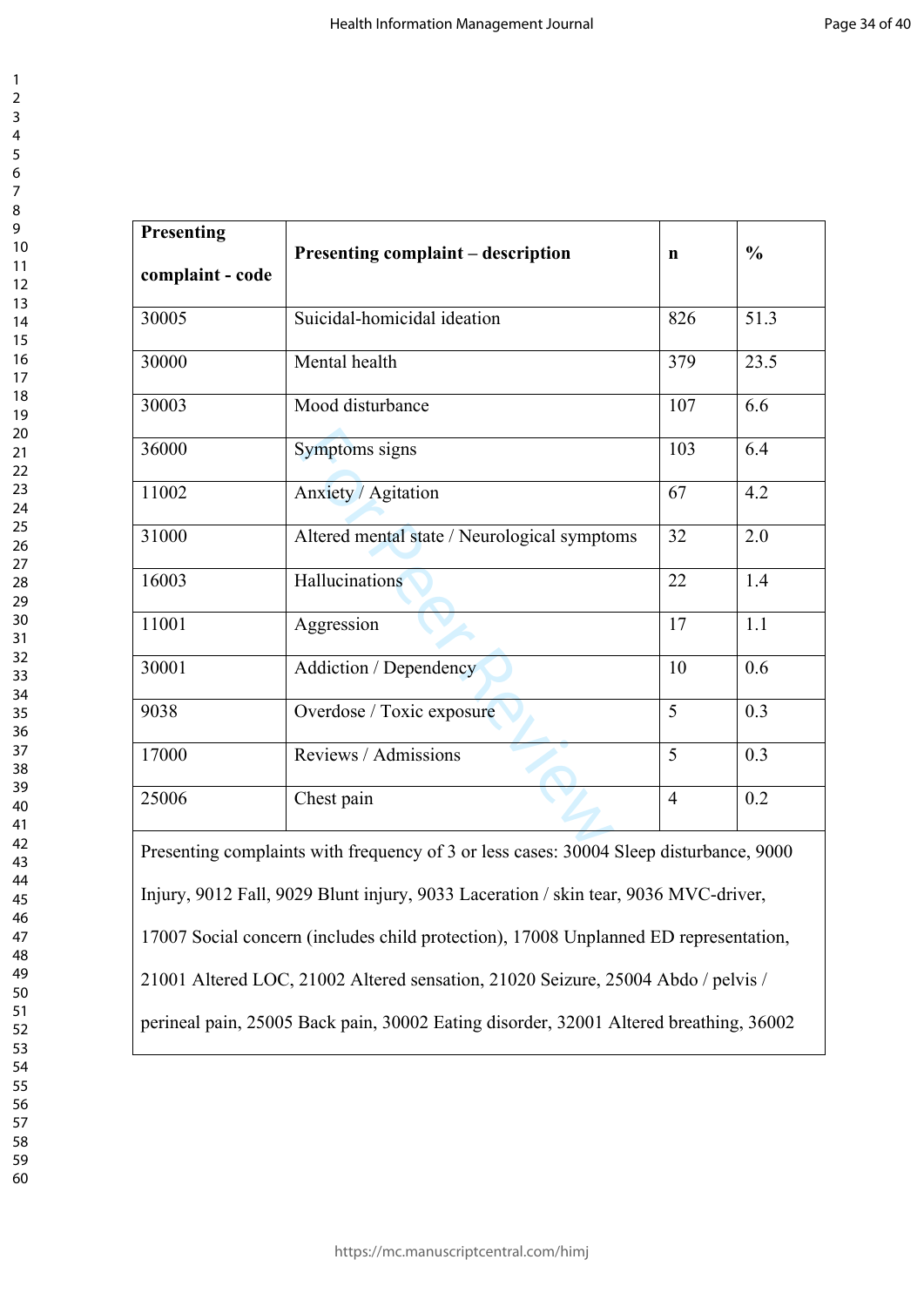$\mathbf{1}$ 

Cough / rhinorrhoea, 36010 Diarrhoea, 36012 Gait disturbance, 36014 Hypertension /

hypotension, 36015 Nausea / vomiting, 36018 Unsettled, 36020 Weight gain / loss.

Note: These presenting complaints in use across Queensland.

For Per Ferrier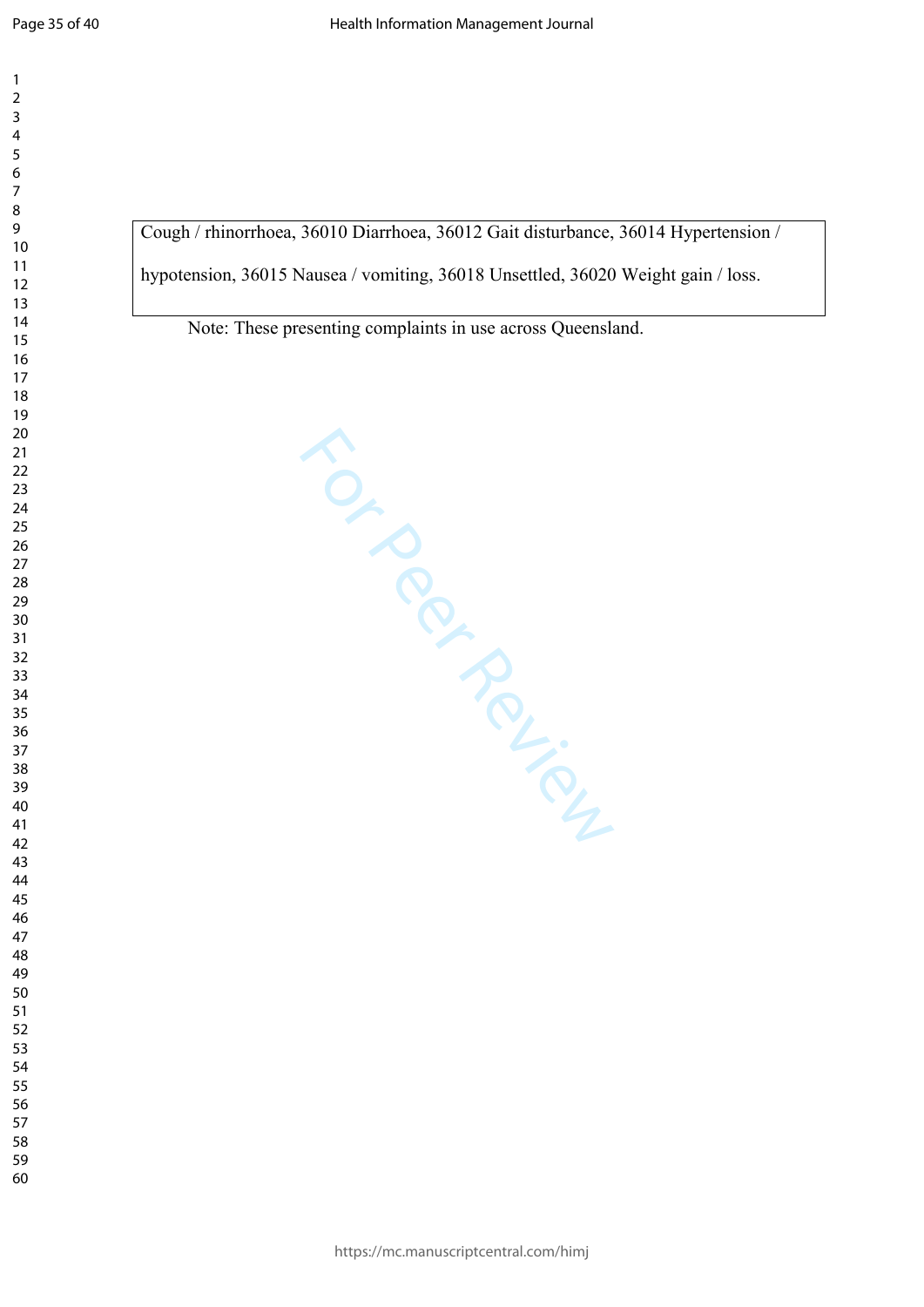*Table 4. Sensitivity statistics for identification of suicidal and self-harm presentations* 

*through diagnostic codes and presenting complaints*

|                |                 |                    | <b>Presenting complaint</b> |                   |                 |                   |  |
|----------------|-----------------|--------------------|-----------------------------|-------------------|-----------------|-------------------|--|
|                |                 | ICD-10-AM code X84 | "Suicidal-homicidal         |                   | $X84 + SHI$     |                   |  |
|                |                 |                    | ideation" (SHI)             |                   |                 |                   |  |
|                | <b>Estimate</b> | 95% CI             | <b>Estimate</b>             | 95% CI            | <b>Estimate</b> | 95% CI            |  |
| <b>Suicide</b> |                 |                    |                             |                   |                 |                   |  |
| attempt        |                 |                    |                             |                   |                 |                   |  |
| Sensitivity    | 18.7%           | $16.0\% - 21.7\%$  | 32.5%                       | $29.4\% - 36.4\%$ | 44.6%           | $41.0\% - 48.3\%$ |  |
| Specificity    | 94.0%           | $92.8\% - 95.1\%$  | 50.8%                       | $48.1\% - 52.8\%$ | 46.9%           | $44.6\% - 49.2\%$ |  |
| <b>PPV</b>     | 56.3%           | $50.4\% - 62.0\%$  | 21.4%                       | $27.3\% - 30.9\%$ | 25.7%           | $24.0\% - 27.5\%$ |  |
| <b>NPV</b>     | 73.7%           | $73.0\% - 74.4\%$  | 64.6%                       | $63.1\% - 66.2\%$ | 67.3%           | $65.5\% - 69.0\%$ |  |
| <b>NSSI</b>    |                 |                    |                             |                   |                 |                   |  |
| Sensitivity    | 38.5%           | $31.5\% - 45.9\%$  | 32.1%                       | $27.0\% - 41.4\%$ | 58.8%           | $51.4\% - 65.9\%$ |  |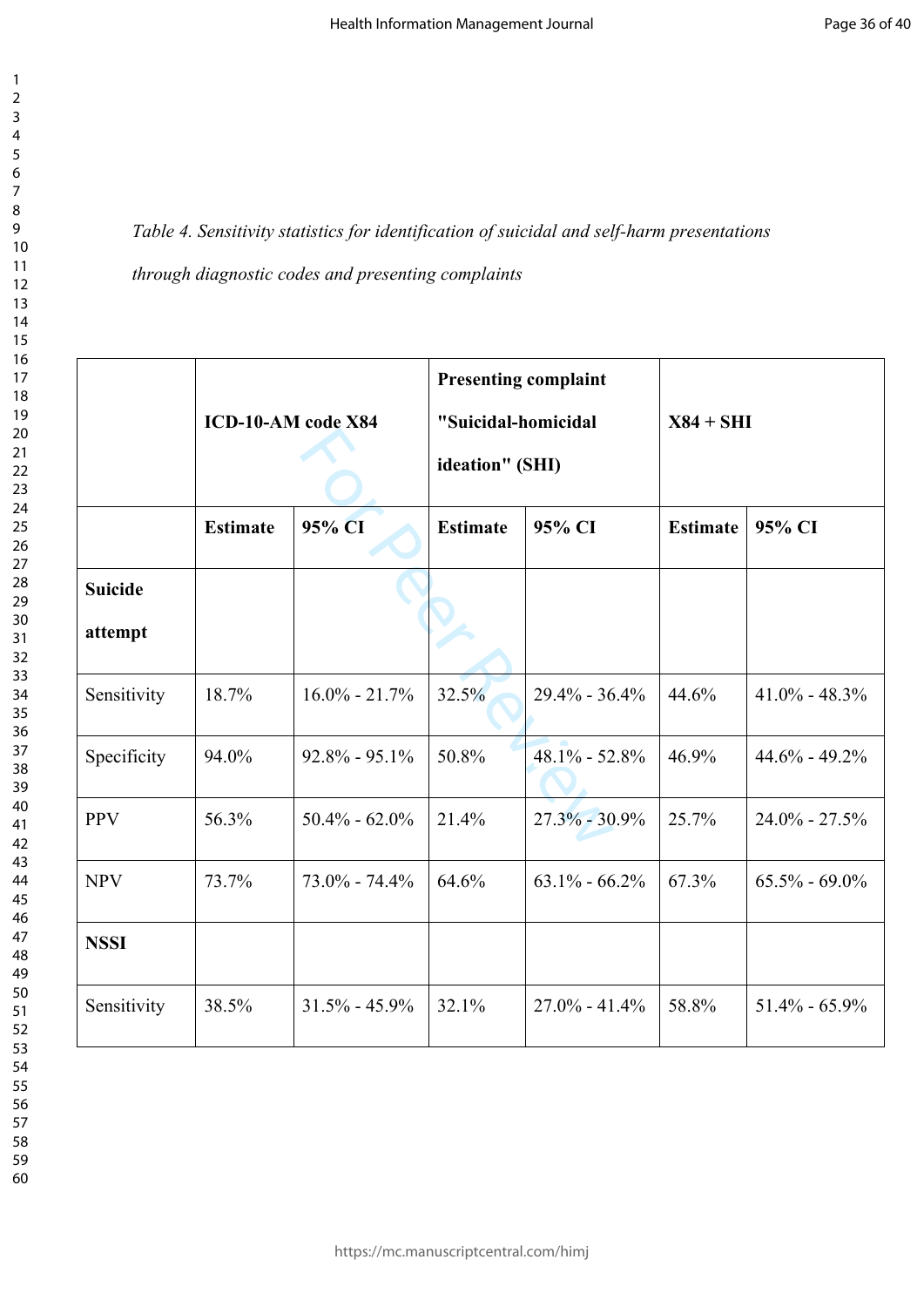| Specificity | 92.6% | $91.4\% - 93.6\%$ | 54.7%   | $52.4\% - 56.5\%$ | $50.0\%$ | $48.0\% - 52.1\%$ |
|-------------|-------|-------------------|---------|-------------------|----------|-------------------|
| <b>PPV</b>  | 29.1% | $24.6\% - 34.1\%$ | $5.3\%$ | $4.4\% - 6.5\%$   | $8.5\%$  | $7.6\% - 9.6\%$   |
| <b>NPV</b>  | 95.0% | $94.4\% - 95.5\%$ | 91.0%   | $90.0\% - 91.8\%$ | 93.9%    | $92.8\% - 94.8\%$ |

|                 | <b>ICD-10 code R45.81</b> |                   | <b>Presenting complaint</b><br>"Suicidal-homicidal<br>ideation" (SHI) |                   | $R45.81 + SHI$  |                   |
|-----------------|---------------------------|-------------------|-----------------------------------------------------------------------|-------------------|-----------------|-------------------|
|                 | <b>Estimate</b>           | 95% CI            | <b>Estimate</b>                                                       | 95% CI            | <b>Estimate</b> | 95% CI            |
| <b>Suicidal</b> |                           |                   |                                                                       |                   |                 |                   |
| ideation        |                           |                   |                                                                       |                   |                 |                   |
| Sensitivity     | 42.3%                     | $39.8\% - 44.7\%$ | 51.4%                                                                 | $48.9\% - 53.9\%$ | 69.3%           | $67.0\% - 71.6\%$ |
| Specificity     | 86.2%                     | $83.8\% - 88.3\%$ | 67.7%                                                                 | $63.9\% - 70.1\%$ | 60.8%           | $57.6\% - 63.9\%$ |
| <b>PPV</b>      | 84.1%                     | $81.7\% - 86.2\%$ | 73.3%                                                                 | $71.2\% - 75.3\%$ | 75.3%           | $73.7\% - 76.9\%$ |
| <b>NPV</b>      | 46.4%                     | $45.2\% - 47.6\%$ | 44.6%                                                                 | $42.9\% - 45.6\%$ | 53.4%           | $51.2\% - 55.7\%$ |

- 
-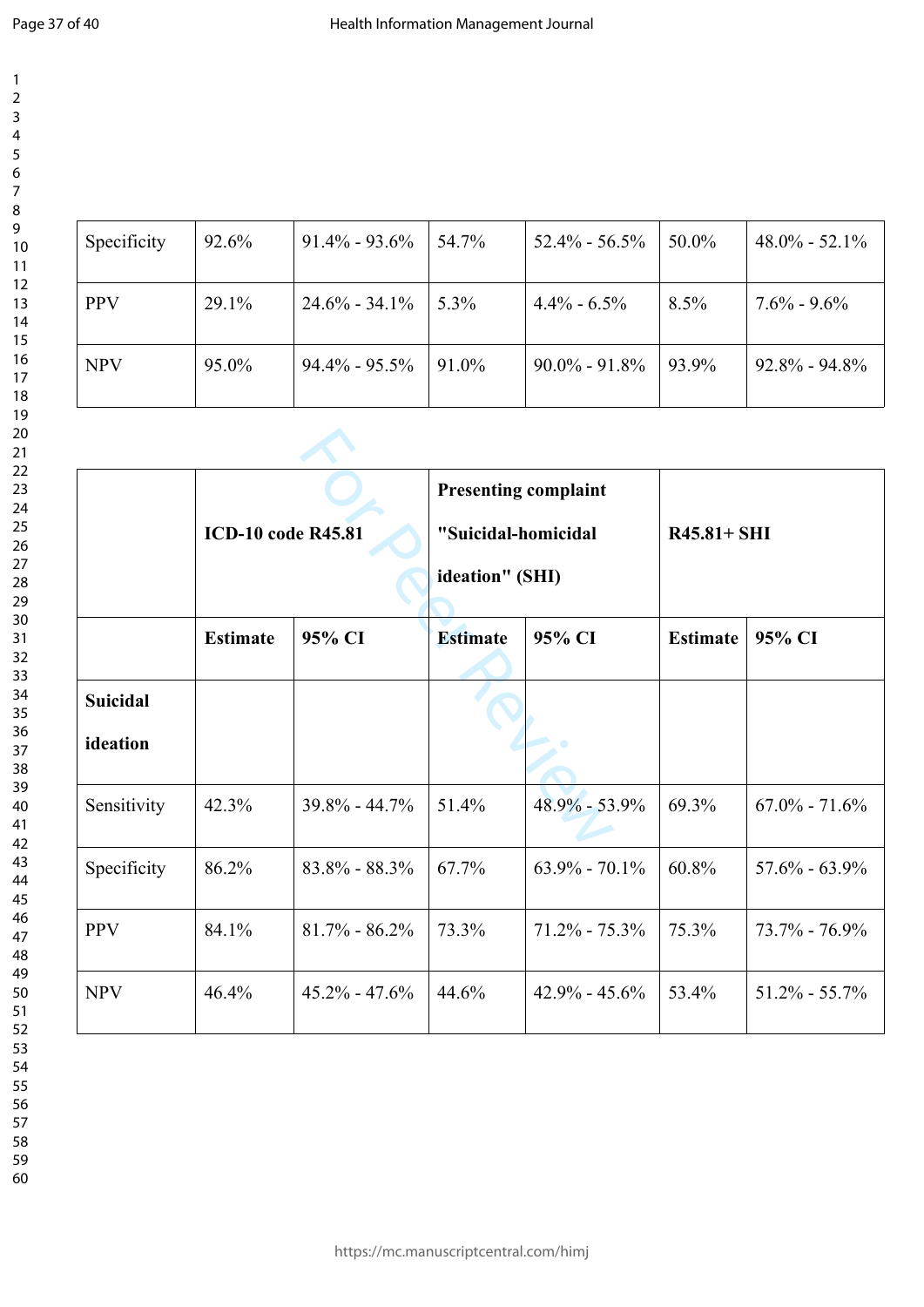Note: ICD-10-AM code X84 - Intentional self-harm by unspecified means, ICD-10-AM code R45.81 - Suicidal ideation, NSSI – Non-suicidal self-injury, SHI – Suicidal-

homicidal ideation, PPV – Positive predictive value, NPV – Negative predictive value.

For Per Ferrier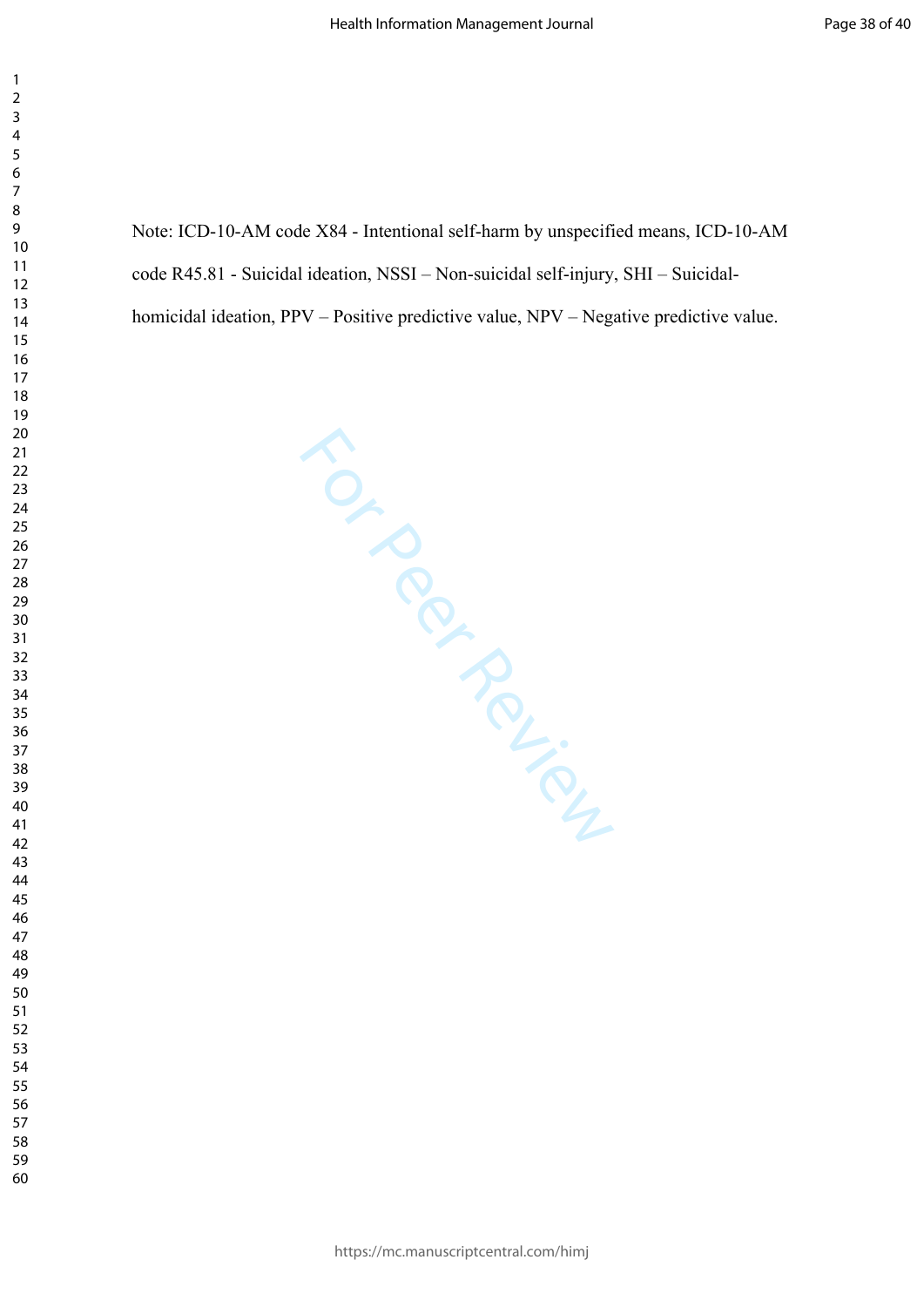*Table 5. Characteristics of suicidal and self-harm presentations identified through ICD-*

## *10-AM codes and gold standard*

| 14                        |                        |             |                  |                          |             |                  |                          |             |                  |
|---------------------------|------------------------|-------------|------------------|--------------------------|-------------|------------------|--------------------------|-------------|------------------|
| 15                        | <b>Suicide attempt</b> |             |                  | Non-suicidal self-injury |             |                  | <b>Suicidal ideation</b> |             |                  |
| 16                        |                        |             |                  |                          |             |                  |                          |             |                  |
| $17\,$                    |                        |             |                  |                          |             |                  |                          |             |                  |
| $\overline{18}$           |                        | Gold        |                  |                          | Gold        |                  |                          | Gold        |                  |
| 19                        | <b>X84</b>             |             |                  | <b>X84</b>               |             |                  | R45.81                   |             |                  |
| 20                        |                        |             |                  |                          |             |                  |                          |             | $\boldsymbol{p}$ |
| 21                        |                        | standard    | $\boldsymbol{p}$ |                          | standard    | $\boldsymbol{p}$ |                          | standard    |                  |
| 22                        | $(N=139)$              |             |                  | $(N=71)$                 |             |                  | $(N=681)$                |             |                  |
| 23                        |                        | $(N=742)$   |                  |                          | $(N=187)$   |                  |                          | $(N=1,611)$ |                  |
| 24                        |                        |             |                  |                          |             |                  |                          |             |                  |
| $\frac{25}{26}$ ge (mean) | 31.2                   | 33.3        | .156             | 23.7                     | 25.6        | .235             | 33.1                     | 33.7        | .383             |
| 27                        |                        |             |                  |                          |             |                  |                          |             |                  |
| 28                        | $(SD=16.1)$            | $(SD=16.0)$ |                  | $(SD=10.4)$              | $(SD=11.9)$ |                  | $(SD=15.1)$              | $(SD=15.4)$ |                  |
| 29                        |                        |             |                  |                          |             |                  |                          |             |                  |
| 30                        |                        |             |                  |                          |             |                  |                          |             |                  |
| $\frac{3}{32}$            |                        |             | .847             |                          |             | .038             |                          |             | .597             |
| 33                        |                        |             |                  |                          |             |                  |                          |             |                  |
| 34 Female                 | 63.3%                  | 64.0%       |                  | 76.4%                    | 67.4%       |                  | 47.1%                    | 46.4%       |                  |
| 35                        |                        |             |                  |                          |             |                  |                          |             |                  |
| 36                        |                        |             |                  |                          |             |                  |                          |             |                  |
| 37 Male                   | 36.7%                  | 36.0%       |                  | 23.6%                    | 32.6%       |                  | 52.9%                    | 53.6%       |                  |
| 38                        |                        |             |                  |                          |             |                  |                          |             |                  |
| 39                        |                        |             |                  |                          |             |                  |                          |             |                  |
| Hidigenous<br>41          |                        |             | .028             |                          |             | .422             |                          |             | .971             |
| 42<br>Status              |                        |             |                  |                          |             |                  |                          |             |                  |
|                           | 10.1%                  | 6.9%        |                  | 2.8%                     | 4.3%        |                  | 4.5%                     | 4.3%        |                  |
| 44                        |                        |             |                  |                          |             |                  |                          |             |                  |
| <sup>45</sup> Indigenous  |                        |             |                  |                          |             |                  |                          |             |                  |
| 46                        | 89.9%                  | 93.1%       |                  | 97.2%                    | 95.7%       |                  | 95.5%                    | 95.7%       |                  |
| 47                        |                        |             |                  |                          |             |                  |                          |             |                  |
| 48 Not                    |                        |             |                  |                          |             |                  |                          |             |                  |
| 49                        |                        |             |                  |                          |             |                  |                          |             |                  |
| 50<br>Indigenous          |                        |             |                  |                          |             |                  |                          |             |                  |
| 51                        |                        |             |                  |                          |             |                  |                          |             |                  |
| 52                        |                        |             |                  |                          |             |                  |                          |             |                  |
| $\overline{53}$           |                        |             |                  |                          |             |                  |                          |             |                  |

54

ŀ

55

56

57 58

59